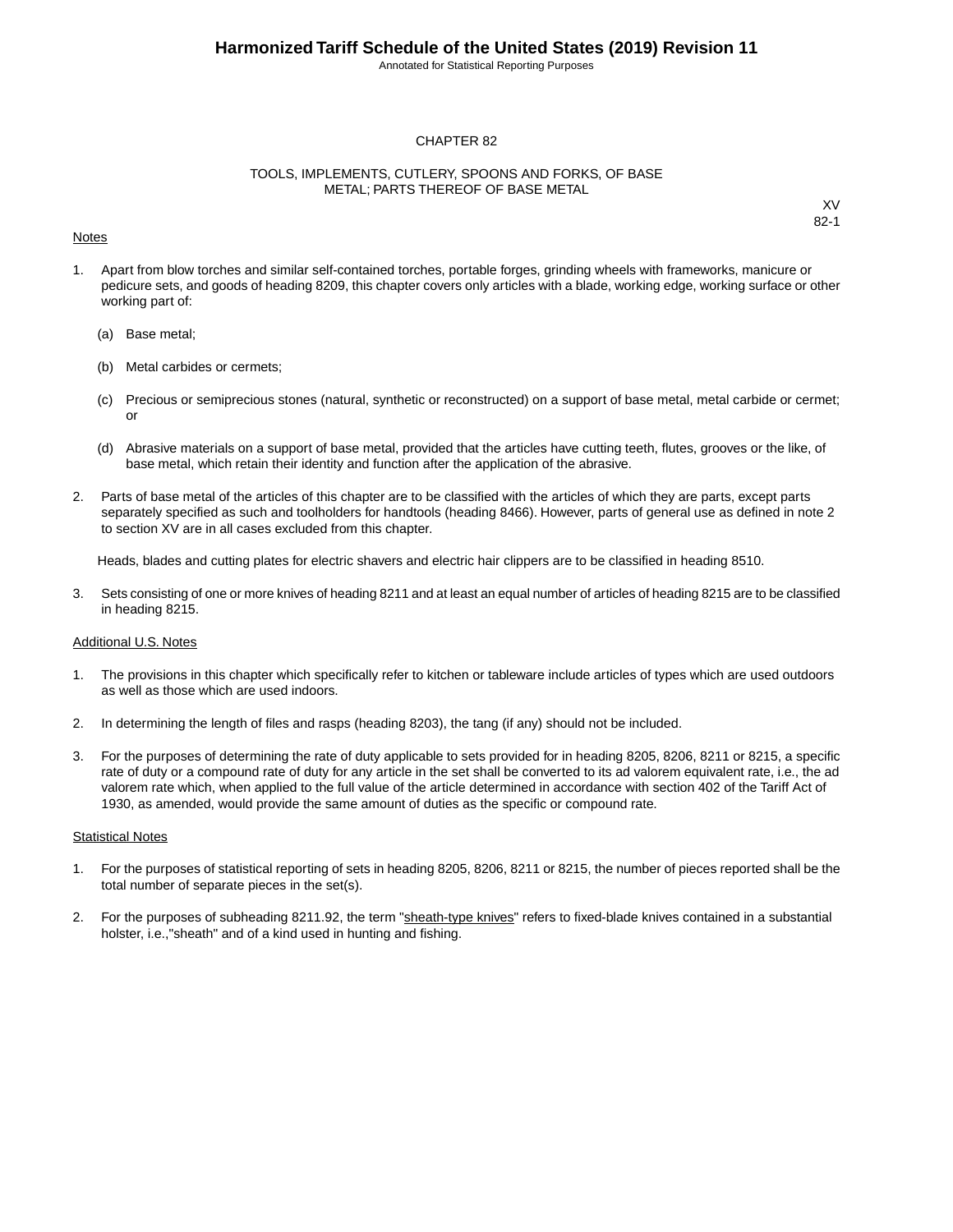Annotated for Statistical Reporting Purposes

| Heading/      | Stat.    |                                                                                                                                                                                                                                                                                                                            | Unit     |                                             | <b>Rates of Duty</b>                                                                       |                     |
|---------------|----------|----------------------------------------------------------------------------------------------------------------------------------------------------------------------------------------------------------------------------------------------------------------------------------------------------------------------------|----------|---------------------------------------------|--------------------------------------------------------------------------------------------|---------------------|
| Subheading    | Suf-     | <b>Article Description</b>                                                                                                                                                                                                                                                                                                 | of       |                                             |                                                                                            | $\overline{2}$      |
|               | fix      |                                                                                                                                                                                                                                                                                                                            | Quantity | General                                     | Special                                                                                    |                     |
| 8201          |          | Handtools of the following kinds and base metal parts thereof:<br>spades, shovels, mattocks, picks, hoes, forks and rakes; axes,<br>bill hooks and similar hewing tools; secateurs and pruners of<br>any kind; scythes, sickles, hay knives, hedge shears, timber<br>wedges and other tools of a kind used in agriculture, |          |                                             |                                                                                            |                     |
| 8201.10.00 00 |          | horticulture or forestry:                                                                                                                                                                                                                                                                                                  |          |                                             |                                                                                            | 30%                 |
| 8201.30.00    |          |                                                                                                                                                                                                                                                                                                                            |          |                                             |                                                                                            | 45%                 |
|               | 10       |                                                                                                                                                                                                                                                                                                                            |          |                                             |                                                                                            |                     |
| 8201.40       | 80       | Axes, bill hooks and similar hewing tools, and parts thereof:                                                                                                                                                                                                                                                              |          |                                             |                                                                                            |                     |
| 8201.40.30 00 |          |                                                                                                                                                                                                                                                                                                                            |          |                                             |                                                                                            | Free                |
| 8201.40.60    |          |                                                                                                                                                                                                                                                                                                                            |          | $6.2\%$ <sup><math>\frac{1}{2}</math></sup> | Free (A, AU, BH,<br>CA, CL, CO, D, E,<br>IL, JO, KR, MA,<br>MX, OM, P, PA,<br>PE, SG)      | 45%                 |
|               | 10       |                                                                                                                                                                                                                                                                                                                            |          |                                             |                                                                                            |                     |
| 8201.50.00    | 80<br>00 | Secateurs and similar one-handed pruners and shears                                                                                                                                                                                                                                                                        | No.      |                                             |                                                                                            |                     |
|               |          | (including poultry shears), and parts thereof                                                                                                                                                                                                                                                                              |          |                                             | No 1c each + 2.8% <sup>2</sup> Free (A, AU, BH,                                            | $20¢$ each +        |
|               |          |                                                                                                                                                                                                                                                                                                                            |          |                                             | CA, CL, CO, D, E,<br>IL, JO, KR, MA,<br>MX, OM, P, PA,<br>PE, SG)                          | 45%                 |
| 8201.60.00 00 |          | Hedge shears, two-handed pruning shears and similar                                                                                                                                                                                                                                                                        |          |                                             | . No 1¢ each + 2.8% <sup>37</sup> Free (A, AU, BH,<br>CA, CL, CO, D, E,<br>IL, JO, KR, MA, | $20¢$ each +<br>45% |
| 8201.90       |          | Other handtools of a kind used in agriculture, horticulture<br>or forestry, and parts thereof:                                                                                                                                                                                                                             |          |                                             | MX, OM, P, PA,<br>PE, SG)                                                                  |                     |
| 8201.90.30 00 |          |                                                                                                                                                                                                                                                                                                                            |          |                                             | CA, CL, CO, D, E,<br>IL, JO, KR, MA,<br>MX, OM, P, PA,<br>PE, SG)                          | $20¢$ each +<br>45% |
| 8201.90.40 00 |          |                                                                                                                                                                                                                                                                                                                            |          |                                             |                                                                                            | 15%                 |
| 8201.90.60 00 |          |                                                                                                                                                                                                                                                                                                                            |          |                                             |                                                                                            | Free                |
|               |          |                                                                                                                                                                                                                                                                                                                            |          |                                             |                                                                                            |                     |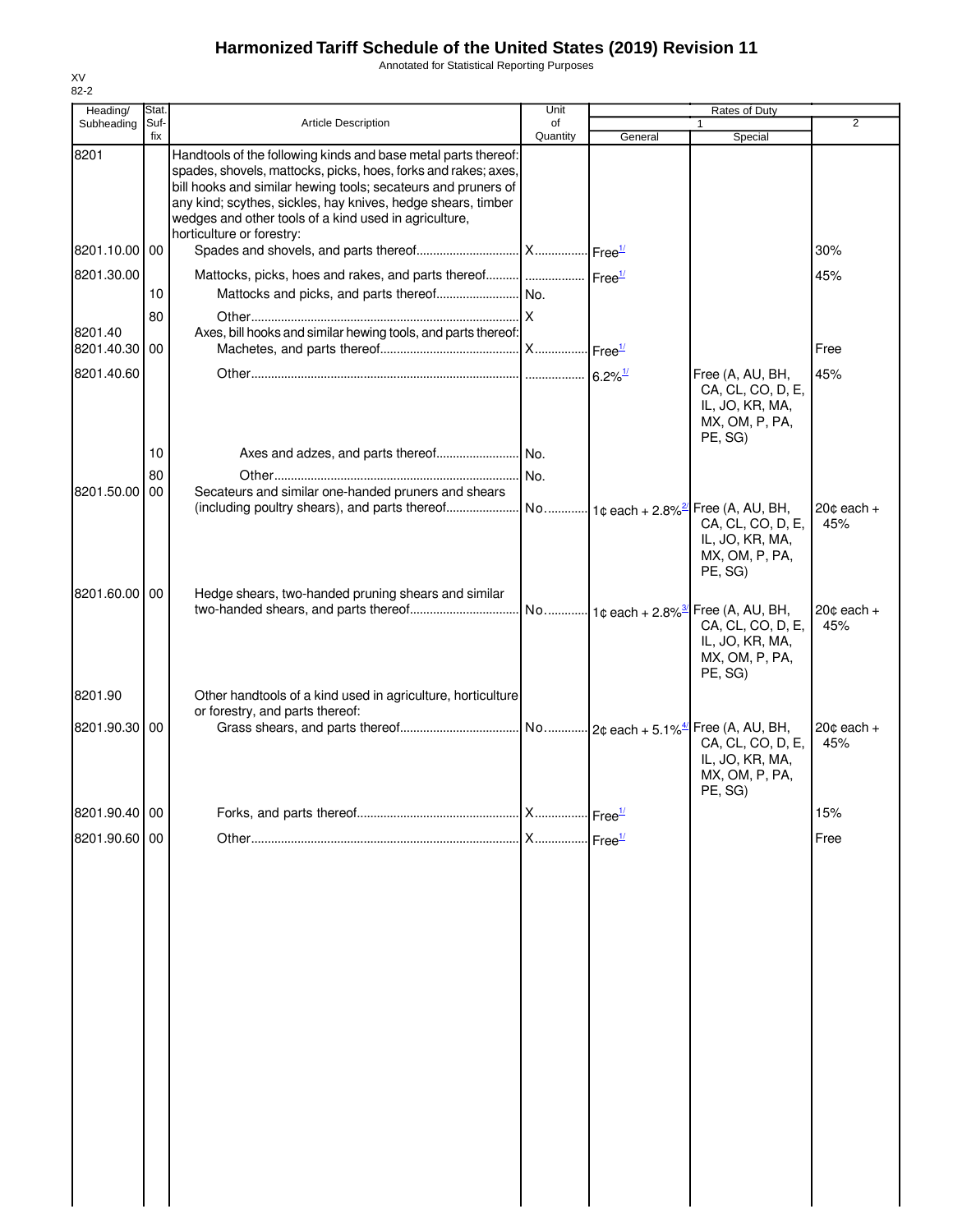Annotated for Statistical Reporting Purposes

| Heading/                 | Stat.       |                                                                                                                                     | Unit           |         | Rates of Duty                                                                         |                  |
|--------------------------|-------------|-------------------------------------------------------------------------------------------------------------------------------------|----------------|---------|---------------------------------------------------------------------------------------|------------------|
| Subheading               | Suf-<br>fix | <b>Article Description</b>                                                                                                          | of<br>Quantity | General | 1<br>Special                                                                          | $\overline{2}$   |
| 8202                     |             | Handsaws, and metal parts thereof; blades for saws of all kinds<br>(including slitting, slotting or toothless saw blades), and base |                |         |                                                                                       |                  |
| 8202.10.00 00            |             | metal parts thereof:                                                                                                                |                |         |                                                                                       | 20%              |
| 8202.20.00               |             |                                                                                                                                     |                |         |                                                                                       | 20%              |
|                          | 30          |                                                                                                                                     |                |         |                                                                                       |                  |
|                          | 60          |                                                                                                                                     |                |         |                                                                                       |                  |
|                          |             | Circular saw blades (including slitting or slotting saw                                                                             |                |         |                                                                                       |                  |
| 8202.31.00 00            |             | blades), and parts thereof:                                                                                                         |                |         |                                                                                       | 25%              |
|                          |             |                                                                                                                                     |                |         |                                                                                       |                  |
| 8202.39.00               | 10          |                                                                                                                                     |                |         |                                                                                       | 25%              |
|                          |             |                                                                                                                                     |                |         |                                                                                       |                  |
|                          | 40          |                                                                                                                                     |                |         |                                                                                       |                  |
| 8202.40                  | 70          | Chain saw blades, and parts thereof:                                                                                                |                |         |                                                                                       |                  |
| 8202.40.30               | 00          | With cutting parts containing by weight over 0.2<br>percent of chromium, molybdenum, or tungsten or over                            |                |         |                                                                                       |                  |
|                          |             |                                                                                                                                     |                |         | Free (A, AU, BH,<br>CA, CL, CO, D, E,<br>IL, JO, KR, MA,<br>MX, OM, P, PA,<br>PE, SG) | 60%              |
| 8202.40.60               |             |                                                                                                                                     |                |         |                                                                                       | 27.5%            |
|                          | 30          |                                                                                                                                     |                |         |                                                                                       |                  |
|                          | 60          |                                                                                                                                     |                |         |                                                                                       |                  |
|                          |             | Other saw blades, and parts thereof:                                                                                                |                |         |                                                                                       |                  |
| 8202.91                  | 00          | Straight saw blades, for working metal:                                                                                             |                |         |                                                                                       | 20%              |
| 8202.91.30               |             |                                                                                                                                     |                |         |                                                                                       |                  |
| 8202.91.60<br>8202.99.00 | 00<br>00    |                                                                                                                                     |                |         |                                                                                       | 40¢/gross<br>20% |
|                          |             |                                                                                                                                     |                |         |                                                                                       |                  |
|                          |             |                                                                                                                                     |                |         |                                                                                       |                  |
|                          |             |                                                                                                                                     |                |         |                                                                                       |                  |
|                          |             |                                                                                                                                     |                |         |                                                                                       |                  |
|                          |             |                                                                                                                                     |                |         |                                                                                       |                  |
|                          |             |                                                                                                                                     |                |         |                                                                                       |                  |
|                          |             |                                                                                                                                     |                |         |                                                                                       |                  |
|                          |             |                                                                                                                                     |                |         |                                                                                       |                  |
|                          |             |                                                                                                                                     |                |         |                                                                                       |                  |
|                          |             |                                                                                                                                     |                |         |                                                                                       |                  |
|                          |             |                                                                                                                                     |                |         |                                                                                       |                  |
|                          |             |                                                                                                                                     |                |         |                                                                                       |                  |
|                          |             |                                                                                                                                     |                |         |                                                                                       |                  |
|                          |             |                                                                                                                                     |                |         |                                                                                       |                  |
|                          |             |                                                                                                                                     |                |         |                                                                                       |                  |
|                          |             |                                                                                                                                     |                |         |                                                                                       |                  |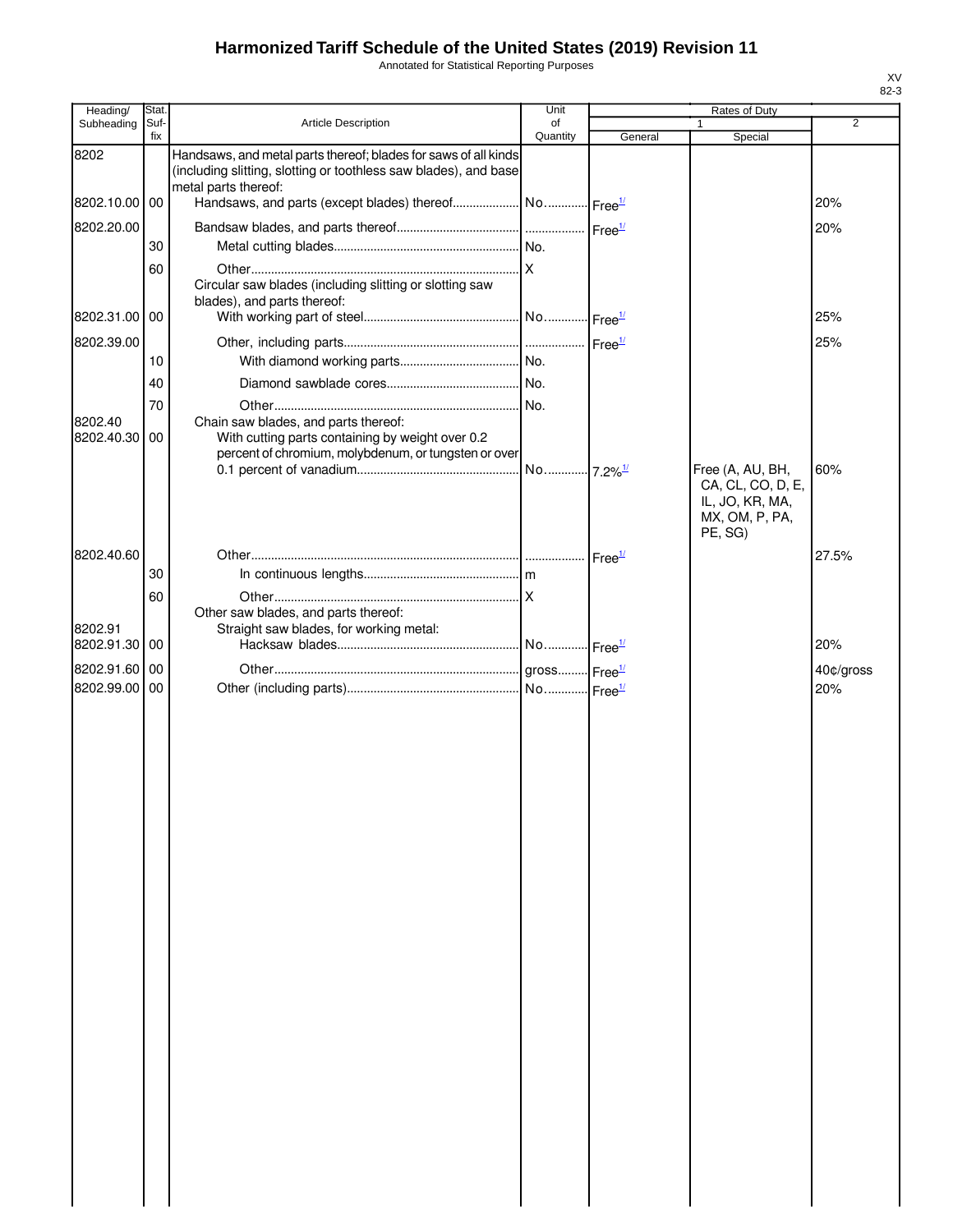Annotated for Statistical Reporting Purposes

| Heading/        | Stat.       |                                                                                                                                                                                                                                         | Unit           |         | Rates of Duty                                                                                   |                        |
|-----------------|-------------|-----------------------------------------------------------------------------------------------------------------------------------------------------------------------------------------------------------------------------------------|----------------|---------|-------------------------------------------------------------------------------------------------|------------------------|
| Subheading      | Suf-<br>fix | <b>Article Description</b>                                                                                                                                                                                                              | of<br>Quantity | General | Special                                                                                         | 2                      |
| 8203<br>8203.10 |             | Files, rasps, pliers (including cutting pliers), pincers, tweezers,<br>metal cutting shears, pipe cutters, bolt cutters, perforating<br>punches and similar handtools, and base metal parts thereof:<br>Files, rasps and similar tools: |                |         |                                                                                                 |                        |
| 8203.10.30 00   |             |                                                                                                                                                                                                                                         |                |         |                                                                                                 | 47.5¢/doz.             |
| 8203.10.60 00   |             |                                                                                                                                                                                                                                         |                |         |                                                                                                 | 62.5¢/doz.             |
| 8203.10.90 00   |             |                                                                                                                                                                                                                                         |                |         |                                                                                                 | 77.5¢/doz.             |
| 8203.20         |             | Pliers (including cutting pliers), pincers, tweezers and<br>similar tools, and parts thereof:                                                                                                                                           |                |         |                                                                                                 |                        |
| 8203.20.20 00   |             |                                                                                                                                                                                                                                         |                |         | Free (A, AU, BH,<br>CA, CL, CO, D, E,<br>IL, JO, KR, MA,<br>MX, OM, P, PA,<br>PE, SG)           | 60%                    |
| 8203.20.40 00   |             | Other:                                                                                                                                                                                                                                  |                |         | Free (A+, AU, BH,<br>CA, CL, CO, D, E,<br>IL, JO, MA, MX,<br>OM, P, PA, PE,<br>SG)<br>2.4% (KR) | 60%                    |
| 8203.20.60      |             |                                                                                                                                                                                                                                         |                |         | Free (A, AU, BH,<br>CA, CL, CO, D, E,<br>IL, JO, KR, MA,<br>MX, OM, P, PA,<br>PE, SG)           | $$1.20$ /doz. +<br>60% |
|                 | 30          |                                                                                                                                                                                                                                         |                |         |                                                                                                 |                        |
| 8203.20.80      | 60<br>00    |                                                                                                                                                                                                                                         |                |         |                                                                                                 | 45%                    |
|                 |             |                                                                                                                                                                                                                                         |                |         | Free (A, AU, BH,<br>CA, CL, CO, D, E,<br>IL, JO, KR, MA,<br>MX, OM, P, PA,<br>PE, SG)           |                        |
| 8203.30.00 00   |             | Metal cutting shears and similar tools, and parts thereof No Free <sup>11</sup>                                                                                                                                                         |                |         |                                                                                                 | 50%                    |
| 8203.40         |             | Pipe cutters, bolt cutters, perforating punches and similar                                                                                                                                                                             |                |         |                                                                                                 |                        |
| 8203.40.30 00   |             | tools, and parts thereof:<br>With cutting part containing by weight over 0.2 percent<br>of chromium, molybdenum, or tungsten or over 0.1                                                                                                |                |         |                                                                                                 |                        |
|                 |             |                                                                                                                                                                                                                                         |                |         | Free (A, AU, BH,<br>CA, CL, CO, D, E,<br>IL, JO, KR, MA,<br>MX, OM, P, PA,<br>PE, SG)           | 60%                    |
| 8203.40.60 00   |             |                                                                                                                                                                                                                                         |                |         | Free (A, AU, BH,<br>CA, CL, CO, D, E,<br>IL, JO, KR, MA,<br>MX, OM, P, PA,<br>PE, SG)           | 50%                    |
|                 |             |                                                                                                                                                                                                                                         |                |         |                                                                                                 |                        |
|                 |             |                                                                                                                                                                                                                                         |                |         |                                                                                                 |                        |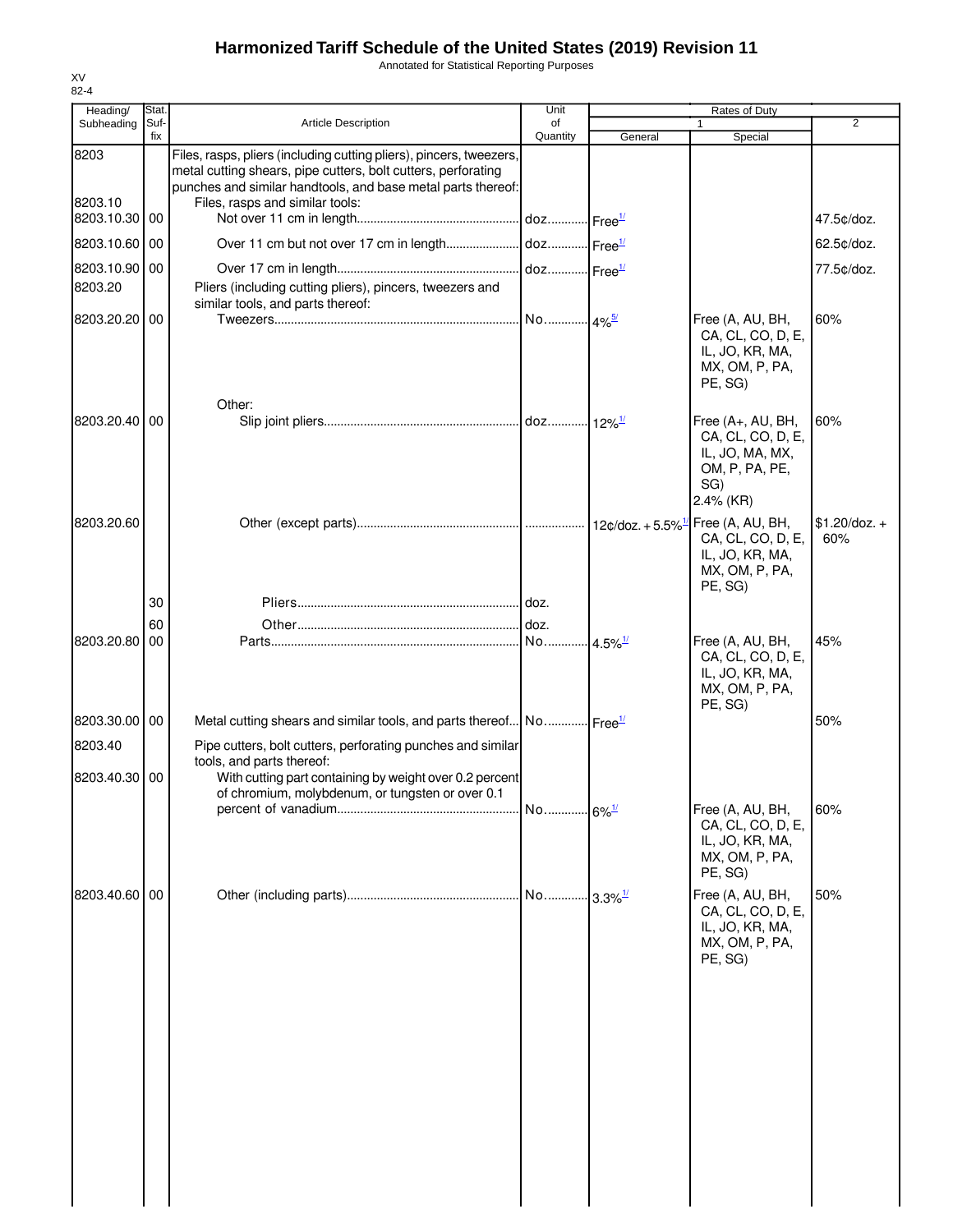Annotated for Statistical Reporting Purposes

| Heading/                    | Stat.       |                                                                                                                                                                                                                                                                                                                                                                       | Unit                  |                          | Rates of Duty                                                                         |                |
|-----------------------------|-------------|-----------------------------------------------------------------------------------------------------------------------------------------------------------------------------------------------------------------------------------------------------------------------------------------------------------------------------------------------------------------------|-----------------------|--------------------------|---------------------------------------------------------------------------------------|----------------|
| Subheading                  | Suf-<br>fix | <b>Article Description</b>                                                                                                                                                                                                                                                                                                                                            | of<br>Quantity        | General                  | Special                                                                               | $\overline{2}$ |
| 8204<br>8204.11.00          |             | Hand-operated spanners and wrenches (including torque meter<br>wrenches but not including tap wrenches); socket wrenches,<br>with or without handles, drives or extensions; base metal parts<br>thereof:<br>Hand-operated spanners and wrenches, and parts thereof:                                                                                                   |                       | $\cdot$ 9% $\frac{1}{2}$ | Free (A, AU, BH,                                                                      | 45%            |
|                             | 30          | Open-end, box and combination open-end and                                                                                                                                                                                                                                                                                                                            | No.                   |                          | CA, CL, CO, D, E,<br>IL, JO, KR, MA,<br>MX, OM, P, PA,<br>PE, SG)                     |                |
|                             | 60          |                                                                                                                                                                                                                                                                                                                                                                       | No.                   |                          |                                                                                       |                |
| 8204.12.00<br>8204.20.00 00 | 00          |                                                                                                                                                                                                                                                                                                                                                                       |                       |                          | Free (A, AU, BH,<br>CA, CL, CO, D, E,<br>IL, JO, KR, MA,<br>MX, OM, P, PA,<br>PE, SG) | 45%            |
|                             |             | Socket wrenches, with or without handles, drives and                                                                                                                                                                                                                                                                                                                  | No 9% <sup>1/</sup>   |                          | Free (A, AU, BH,<br>CA, CL, CO, D, E,<br>IL, JO, KR, MA,<br>MX, OM, P, PA,<br>PE, SG) | 45%            |
| 8205                        |             | Handtools (including glass cutters) not elsewhere specified or<br>included; blow torches and similar self-contained torches;<br>vises, clamps and the like, other than accessories for and parts<br>of machine tools or water-jet cutting machines; anvils; portable<br>forges; hand- or pedal-operated grinding wheels with<br>frameworks; base metal parts thereof: |                       |                          |                                                                                       |                |
| 8205.10.00 00               |             |                                                                                                                                                                                                                                                                                                                                                                       |                       |                          | Free (A, AU, BH,<br>CA, CL, CO, D, E,<br>IL, JO, KR, MA,<br>MX, OM, P, PA,<br>PE, SG) | 45%            |
| 8205.20<br>8205.20.30 00    |             | Hammers and sledge hammers, and parts thereof:                                                                                                                                                                                                                                                                                                                        |                       |                          | Free (A, AU, BH,<br>CA, CL, CO, D, E,<br>IL, JO, KR, MA,<br>MX, OM, P, PA,<br>PE, SG) | 45%            |
| 8205.20.60 00<br>8205.30    |             | Planes, chisels, gouges and similar cutting tools for working<br>wood, and parts thereof:                                                                                                                                                                                                                                                                             | No Free <sup>1/</sup> |                          |                                                                                       | 20%            |
| 8205.30.30 00               |             | With cutting part containing by weight over 0.2 percent<br>of chromium, molybdenum, or tungsten or over 0.1                                                                                                                                                                                                                                                           | No 5.7% <sup>1/</sup> |                          | Free (A, AU, BH,<br>CA, CL, CO, D, E,                                                 | 60%            |
|                             |             |                                                                                                                                                                                                                                                                                                                                                                       |                       |                          | IL, JO, KR, MA,<br>MX, OM, P, PA,<br>PE, SG)                                          |                |
| 8205.30.60 00               |             |                                                                                                                                                                                                                                                                                                                                                                       | No 5% <sup>1/</sup>   |                          | Free (A, AU, BH,<br>CA, CL, CO, D, E,<br>IL, JO, KR, MA,<br>MX, OM, P, PA,<br>PE, SG) | 45%            |
| 8205.40.00 00               |             |                                                                                                                                                                                                                                                                                                                                                                       | No 6.2% <sup>1/</sup> |                          | Free (A, AU, BH,<br>CA, CL, CO, D, E,<br>IL, JO, KR, MA,<br>MX, OM, P, PA,<br>PE, SG) | 45%            |
|                             |             |                                                                                                                                                                                                                                                                                                                                                                       |                       |                          |                                                                                       |                |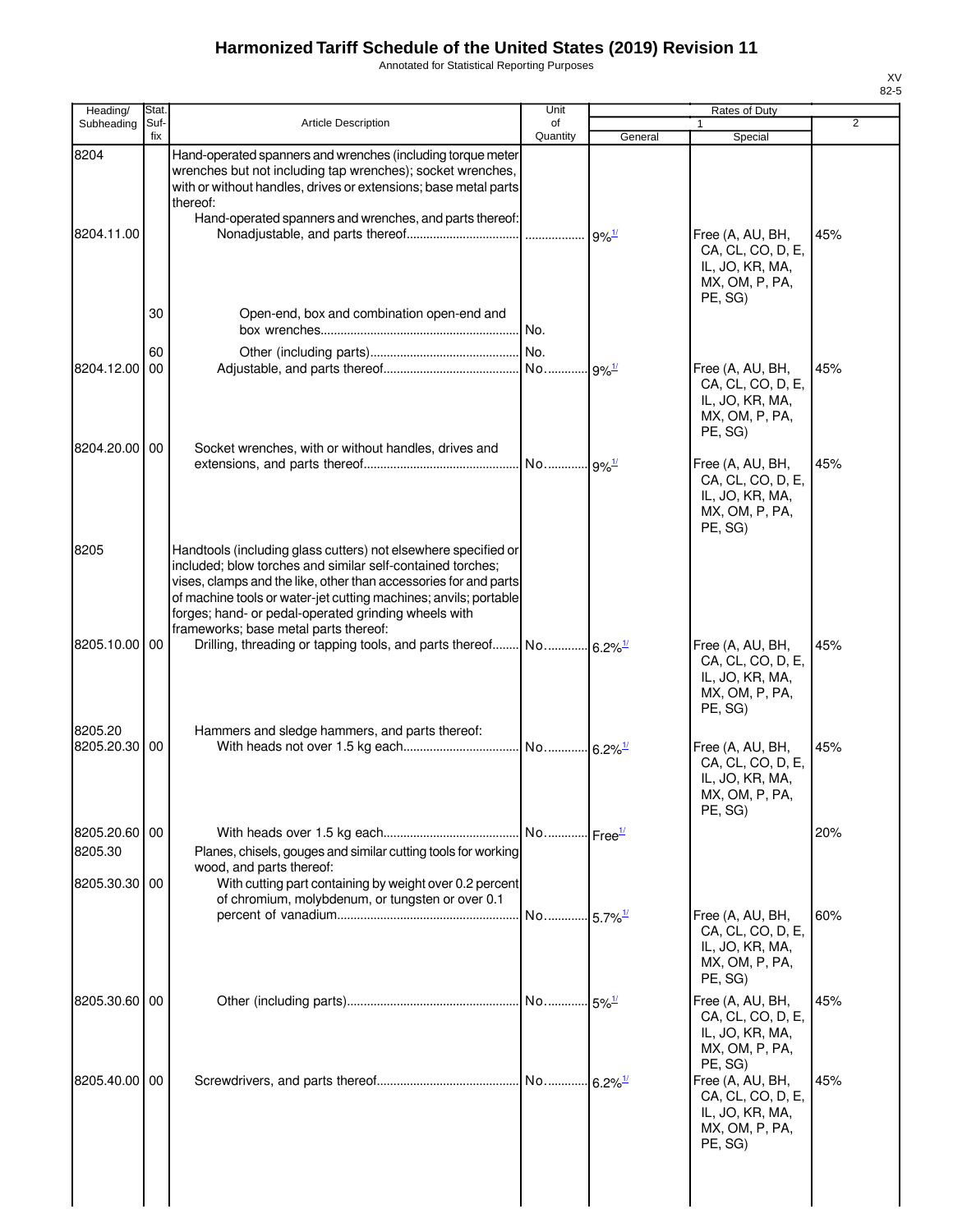Annotated for Statistical Reporting Purposes

| Heading/      | Stat.       |                                                                                                                                                                                                                                                                                                                                                                              | Unit                  | Rates of Duty |                                                                                       |                 |
|---------------|-------------|------------------------------------------------------------------------------------------------------------------------------------------------------------------------------------------------------------------------------------------------------------------------------------------------------------------------------------------------------------------------------|-----------------------|---------------|---------------------------------------------------------------------------------------|-----------------|
| Subheading    | Suf-<br>fix | <b>Article Description</b>                                                                                                                                                                                                                                                                                                                                                   | of<br>Quantity        | General       | $\mathbf{1}$<br>Special                                                               | $\overline{2}$  |
| 8205 (con.)   |             | Handtools (including glass cutters) not elsewhere specified or<br>included; blow torches and similar self-contained torches;<br>vises, clamps and the like, other than accessories for and parts<br>of machine tools or water-jet cutting machines; anvils; portable<br>forges; hand- or pedal-operated grinding wheels with<br>frameworks; base metal parts thereof: (con.) |                       |               |                                                                                       |                 |
| 8205.51       |             | Other handtools (including glass cutters) and parts thereof:<br>Household tools, and parts thereof:<br>Of iron or steel:                                                                                                                                                                                                                                                     |                       |               |                                                                                       |                 |
| 8205.51.15 00 |             | Carving and butcher steels, with or without                                                                                                                                                                                                                                                                                                                                  | No Free <sup>1/</sup> |               |                                                                                       | $8¢$ each + 45% |
| 8205.51.30    |             |                                                                                                                                                                                                                                                                                                                                                                              |                       |               | Free (A, AU, BH,<br>CA, CL, CO, D, E,<br>IL, JO, KR, MA,<br>MX, OM, P, PA,<br>PE, SG) | 40%             |
|               | 30          |                                                                                                                                                                                                                                                                                                                                                                              |                       |               |                                                                                       |                 |
| 8205.51.45    | 60<br>00    |                                                                                                                                                                                                                                                                                                                                                                              |                       |               |                                                                                       | 40%             |
| 8205.51.60 00 |             |                                                                                                                                                                                                                                                                                                                                                                              |                       |               | Free (A, AU, BH,<br>CA, CL, CO, D, E,<br>IL, JO, KR, MA,<br>MX, OM, P, PA,<br>PE, SG) | 19¢/kg + 40%    |
| 8205.51.75 00 |             |                                                                                                                                                                                                                                                                                                                                                                              |                       |               | Free (A, AU, BH,<br>CA, CL, CO, D, E,<br>IL, JO, KR, MA,<br>MX, OM, P, PA,<br>PE, SG) | 40%             |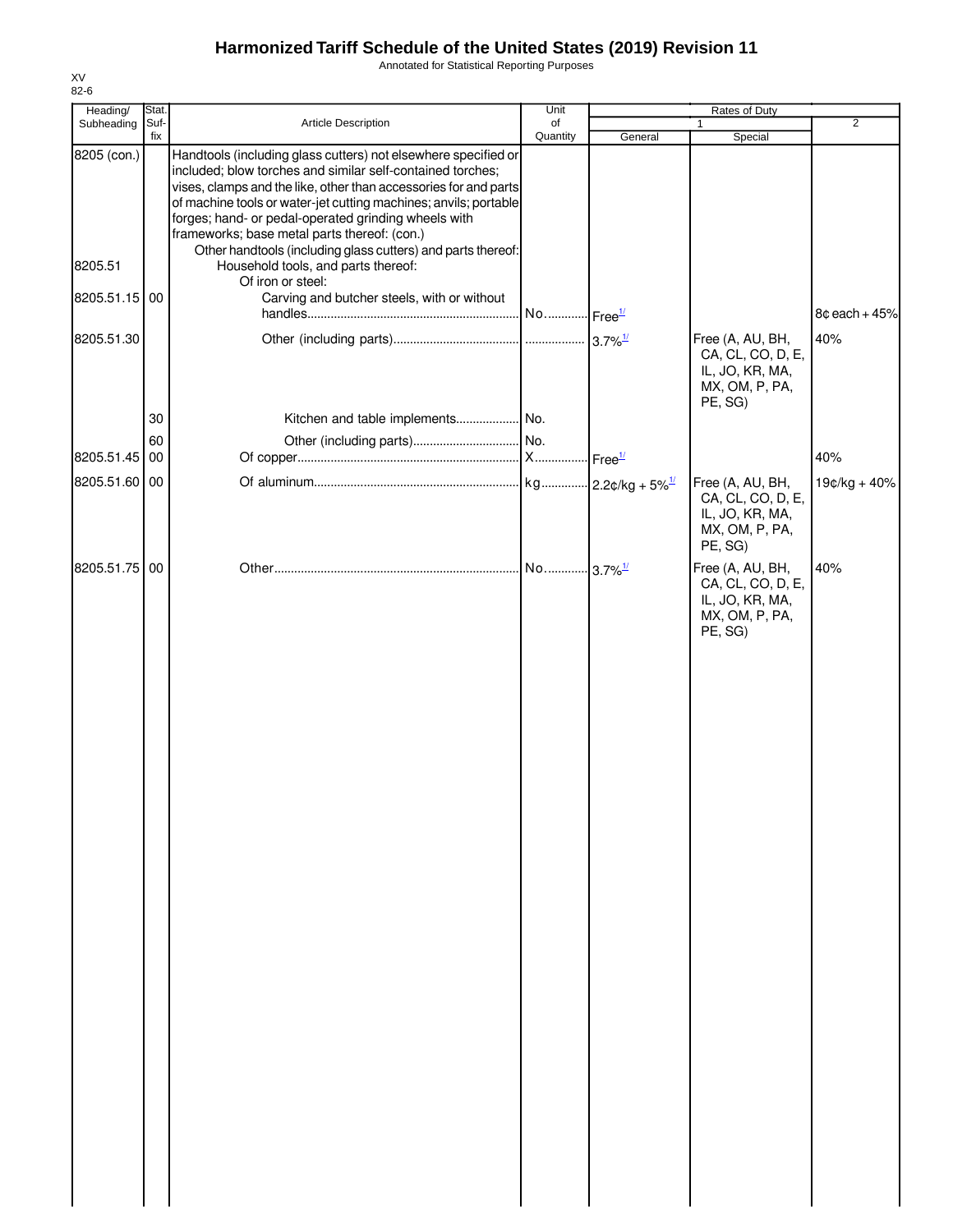Annotated for Statistical Reporting Purposes

| Heading/                       | Stat.       |                                                                                                                                                                                                                                                                                                                                                                                                                                                                  | Unit           |                       | Rates of Duty                                                                         |              |
|--------------------------------|-------------|------------------------------------------------------------------------------------------------------------------------------------------------------------------------------------------------------------------------------------------------------------------------------------------------------------------------------------------------------------------------------------------------------------------------------------------------------------------|----------------|-----------------------|---------------------------------------------------------------------------------------|--------------|
| Subheading                     | Suf-<br>fix | <b>Article Description</b>                                                                                                                                                                                                                                                                                                                                                                                                                                       | of<br>Quantity | General               | Special                                                                               | 2            |
| 8205 (con.)<br>8205.59         |             | Handtools (including glass cutters) not elsewhere specified or<br>included; blow torches and similar self-contained torches;<br>vises, clamps and the like, other than accessories for and parts<br>of machine tools or water-jet cutting machines; anvils; portable<br>forges; hand- or pedal-operated grinding wheels with<br>frameworks; base metal parts thereof: (con.)<br>Other handtools (including glass cutters) and parts thereof:<br>(con.)<br>Other: |                |                       |                                                                                       |              |
| 8205.59.10                     | 00          |                                                                                                                                                                                                                                                                                                                                                                                                                                                                  |                |                       | Free (A, AU, BH,<br>CA, CL, CO, D, E,<br>IL, JO, KR, MA,<br>MX, OM, P, PA,<br>PE, SG) | 45%          |
| 8205.59.20 00                  |             | Powder-actuated handtools, and parts thereof X Free <sup>1/</sup>                                                                                                                                                                                                                                                                                                                                                                                                |                |                       |                                                                                       | 27.5%        |
| 8205.59.30                     |             | Crowbars, track tools and wedges, and parts                                                                                                                                                                                                                                                                                                                                                                                                                      |                |                       |                                                                                       |              |
|                                | 10          |                                                                                                                                                                                                                                                                                                                                                                                                                                                                  | l ka           | Free <sup>1/</sup>    |                                                                                       | 3¢/kg        |
|                                |             |                                                                                                                                                                                                                                                                                                                                                                                                                                                                  | No.            |                       |                                                                                       |              |
|                                | 80          | Other:                                                                                                                                                                                                                                                                                                                                                                                                                                                           | kg<br>No.      |                       |                                                                                       |              |
| 8205.59.45 00                  |             | Of iron or steel                                                                                                                                                                                                                                                                                                                                                                                                                                                 |                |                       | Free (A, AU, BH,                                                                      | 40%          |
|                                |             |                                                                                                                                                                                                                                                                                                                                                                                                                                                                  |                |                       | CA, CL, CO, D, E,<br>IL, JO, KR, MA,<br>MX, OM, P, PA,<br>PE, SG)                     |              |
| 8205.59.55                     |             |                                                                                                                                                                                                                                                                                                                                                                                                                                                                  |                | $5.3\%$ <sup>6/</sup> | Free (A, AU, BH,<br>CA, CL, CO, D, E,<br>IL, JO, KR, MA,<br>MX, OM, P, PA,<br>PE, SG) | 40%          |
|                                | 05          | Edged handtools:<br>Single edge razor blades other                                                                                                                                                                                                                                                                                                                                                                                                               |                |                       |                                                                                       |              |
|                                | 10          |                                                                                                                                                                                                                                                                                                                                                                                                                                                                  |                |                       |                                                                                       |              |
|                                | 60          |                                                                                                                                                                                                                                                                                                                                                                                                                                                                  |                |                       |                                                                                       |              |
| 8205.59.60 00<br>8205.59.70 00 |             |                                                                                                                                                                                                                                                                                                                                                                                                                                                                  |                |                       |                                                                                       | 40%          |
|                                |             |                                                                                                                                                                                                                                                                                                                                                                                                                                                                  |                |                       | CA, CL, CO, D, E,<br>IL, JO, KR, MA,<br>MX, OM, P, PA,<br>PE, SG)                     | 19¢/kg + 40% |
| 8205.59.80 00                  |             |                                                                                                                                                                                                                                                                                                                                                                                                                                                                  |                |                       | Free (A, AU, BH,<br>CA, CL, CO, D, E,<br>IL, JO, KR, MA,<br>MX, OM, P, PA,<br>PE, SG) | 40%          |
| 8205.60.00 00                  |             | Blow torches and similar self-contained torches, and parts                                                                                                                                                                                                                                                                                                                                                                                                       |                |                       | Free (A, AU, BH,<br>CA, CL, CO, D, E,<br>IL, JO, KR, MA,<br>MX, OM, P, PA,<br>PE, SG) | 45%          |
|                                |             |                                                                                                                                                                                                                                                                                                                                                                                                                                                                  |                |                       |                                                                                       |              |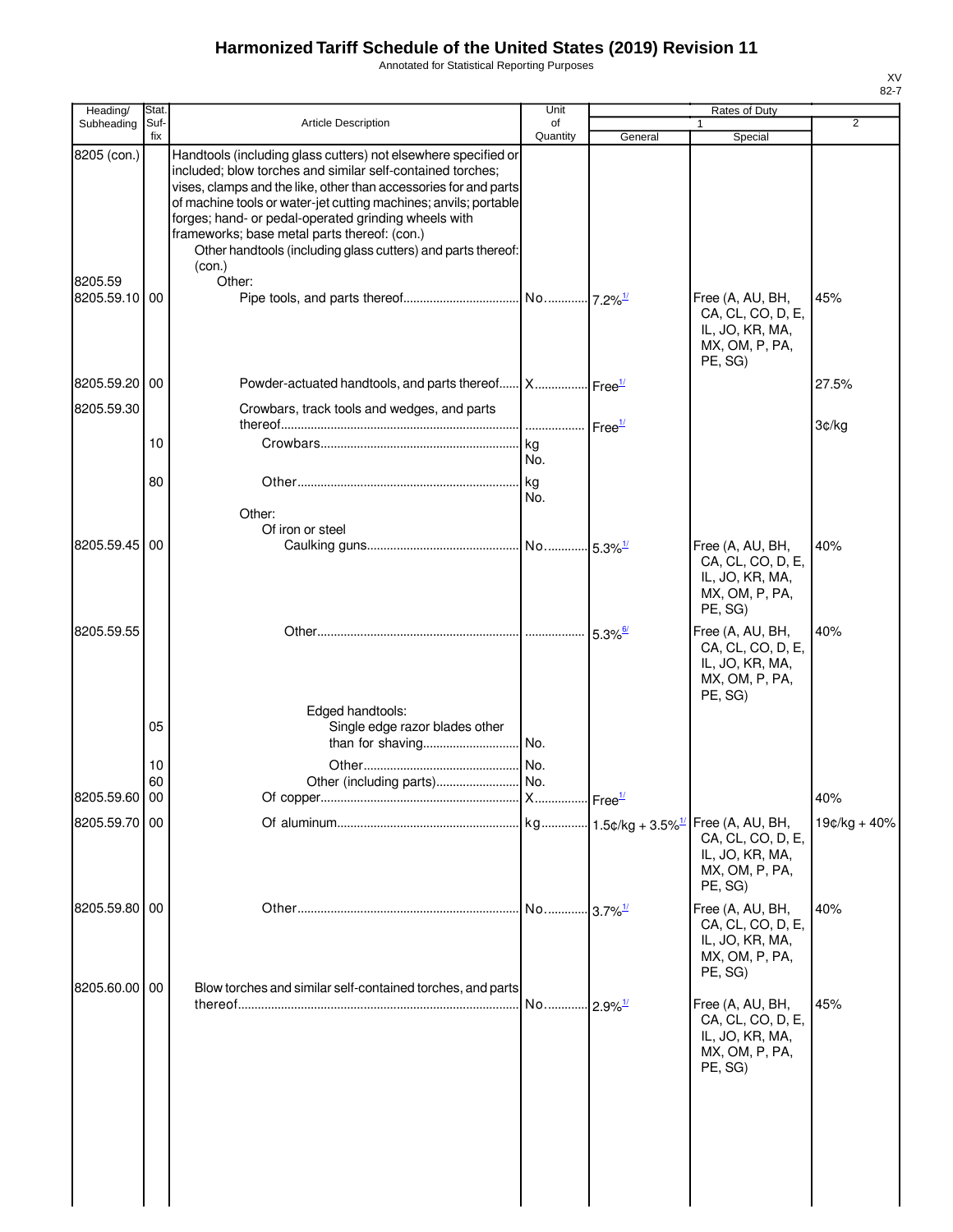Annotated for Statistical Reporting Purposes

| Heading/      | Stat. |                                                                  | Unit                  |                                  | Rates of Duty                        |                                |
|---------------|-------|------------------------------------------------------------------|-----------------------|----------------------------------|--------------------------------------|--------------------------------|
| Subheading    | Suf-  | Article Description                                              | of                    |                                  |                                      | $\overline{2}$                 |
| 8205 (con.)   | fix   | Handtools (including glass cutters) not elsewhere specified or   | Quantity              | General                          | Special                              |                                |
|               |       | included; blow torches and similar self-contained torches;       |                       |                                  |                                      |                                |
|               |       | vises, clamps and the like, other than accessories for and parts |                       |                                  |                                      |                                |
|               |       | of machine tools or water-jet cutting machines; anvils; portable |                       |                                  |                                      |                                |
|               |       | forges; hand- or pedal-operated grinding wheels with             |                       |                                  |                                      |                                |
|               |       | frameworks; base metal parts thereof: (con.)                     |                       |                                  |                                      |                                |
| 8205.70.00    |       |                                                                  |                       |                                  | Free (A, AU, BH,                     | 45%                            |
|               |       |                                                                  |                       |                                  | CA, CL, CO, D, E,                    |                                |
|               |       |                                                                  |                       |                                  | IL, JO, KR, MA,                      |                                |
|               |       |                                                                  |                       |                                  | MX, OM, P, PA,                       |                                |
|               |       |                                                                  |                       |                                  | PE, SG)                              |                                |
|               |       | Vises:                                                           |                       |                                  |                                      |                                |
|               | 30    |                                                                  |                       |                                  |                                      |                                |
|               | 60    |                                                                  |                       |                                  |                                      |                                |
|               | 90    |                                                                  |                       |                                  |                                      |                                |
| 8205.90       |       | Other, including sets of articles of two or more subheadings     |                       |                                  |                                      |                                |
|               |       | of this heading:                                                 |                       |                                  |                                      |                                |
| 8205.90.10 00 |       | Anvils; portable forges; hand- or pedal-operated                 |                       |                                  |                                      |                                |
|               |       | grinding wheels with frameworks; base metal parts                |                       |                                  |                                      |                                |
|               |       |                                                                  | No Free <sup>1/</sup> |                                  |                                      | 6%                             |
| 8205.90.60 00 |       | Sets of articles of two or more of the foregoing                 |                       |                                  |                                      |                                |
|               |       |                                                                  | $pcs^{\frac{8}{2}}$   | The rate of duty                 | Free (A+, AU, BH,                    | The rate of                    |
|               |       |                                                                  |                       | applicable to                    | CA, CL, CO, D, E,                    | duty                           |
|               |       |                                                                  |                       | that article in                  | IL, JO, KR, MA,                      | applicable to                  |
|               |       |                                                                  |                       | the set subject                  | MX, OM, P, PA,                       | that article in                |
|               |       |                                                                  |                       | to the highest                   | PE, SG)                              | the set                        |
|               |       |                                                                  |                       | rate of duty $\frac{1}{2}$       |                                      | subject to the<br>highest rate |
|               |       |                                                                  |                       |                                  |                                      | of duty                        |
|               |       |                                                                  |                       |                                  |                                      |                                |
| 8206.00.00 00 |       | Tools of two or more of headings 8202 to 8205, put up in sets    |                       |                                  |                                      |                                |
|               |       |                                                                  | $pcs^{\frac{8}{2}}$   | The rate of duty                 | Free (A+, AU, BH,                    | The rate of                    |
|               |       |                                                                  |                       | applicable to<br>that article in | CA, CL, CO, D, E,<br>IL, JO, KR, MA, | duty<br>applicable to          |
|               |       |                                                                  |                       | the set subject                  | MX, OM, P, PA,                       | that article in                |
|               |       |                                                                  |                       | to the highest                   | PE, SG)                              | the set                        |
|               |       |                                                                  |                       | rate of duty $\frac{1}{2}$       |                                      | subject to the                 |
|               |       |                                                                  |                       |                                  |                                      | highest rate                   |
|               |       |                                                                  |                       |                                  |                                      | of duty                        |
|               |       |                                                                  |                       |                                  |                                      |                                |
|               |       |                                                                  |                       |                                  |                                      |                                |
|               |       |                                                                  |                       |                                  |                                      |                                |
|               |       |                                                                  |                       |                                  |                                      |                                |
|               |       |                                                                  |                       |                                  |                                      |                                |
|               |       |                                                                  |                       |                                  |                                      |                                |
|               |       |                                                                  |                       |                                  |                                      |                                |
|               |       |                                                                  |                       |                                  |                                      |                                |
|               |       |                                                                  |                       |                                  |                                      |                                |
|               |       |                                                                  |                       |                                  |                                      |                                |
|               |       |                                                                  |                       |                                  |                                      |                                |
|               |       |                                                                  |                       |                                  |                                      |                                |
|               |       |                                                                  |                       |                                  |                                      |                                |
|               |       |                                                                  |                       |                                  |                                      |                                |
|               |       |                                                                  |                       |                                  |                                      |                                |
|               |       |                                                                  |                       |                                  |                                      |                                |
|               |       |                                                                  |                       |                                  |                                      |                                |
|               |       |                                                                  |                       |                                  |                                      |                                |
|               |       |                                                                  |                       |                                  |                                      |                                |
|               |       |                                                                  |                       |                                  |                                      |                                |
|               |       |                                                                  |                       |                                  |                                      |                                |
|               |       |                                                                  |                       |                                  |                                      |                                |
|               |       |                                                                  |                       |                                  |                                      |                                |
|               |       |                                                                  |                       |                                  |                                      |                                |
|               |       |                                                                  |                       |                                  |                                      |                                |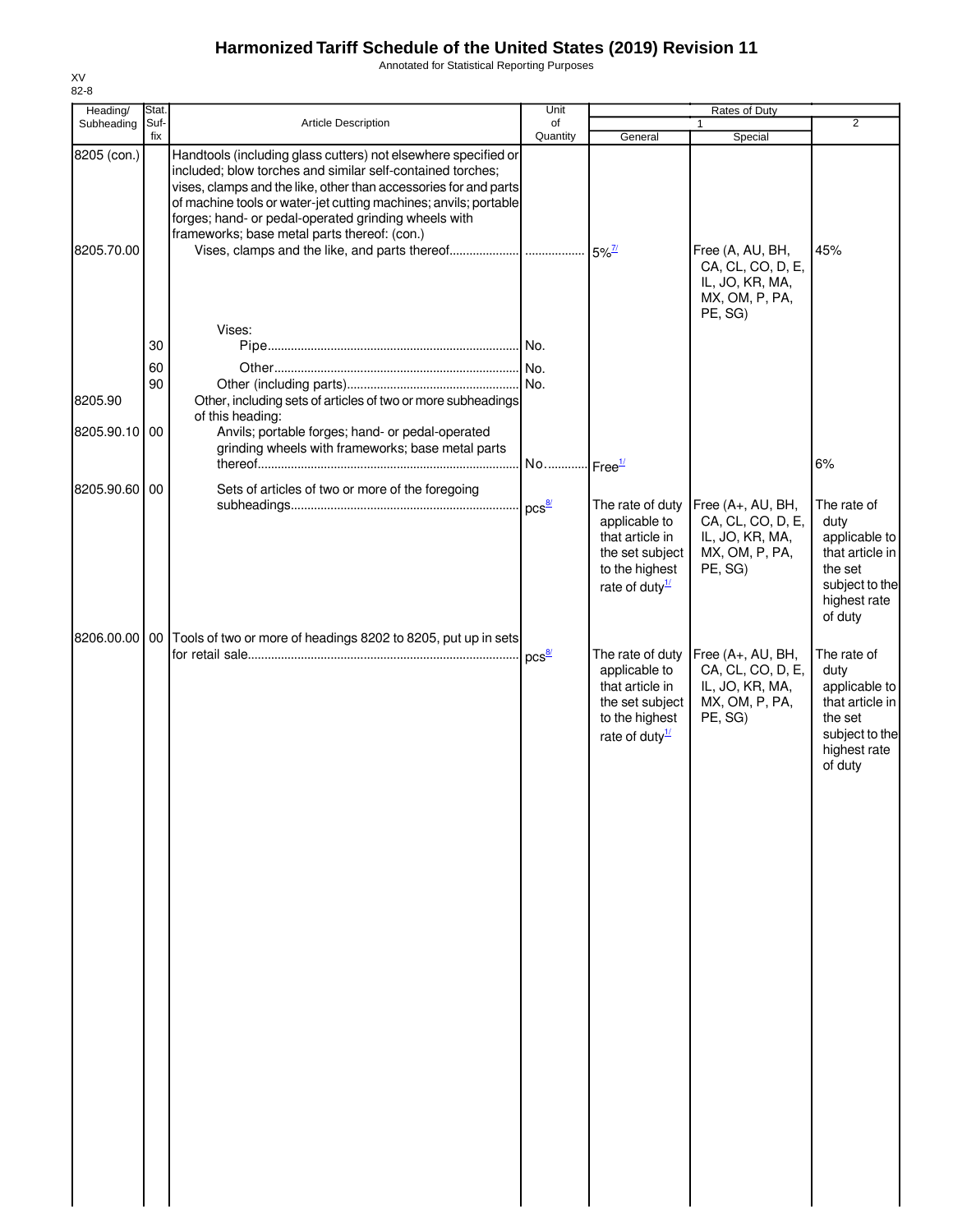Annotated for Statistical Reporting Purposes

| Heading/              | Stat.       |                                                                                                                                                                                                                                                                                                                                                               | Unit           |                        |                                                                                        | Rates of Duty |  |  |
|-----------------------|-------------|---------------------------------------------------------------------------------------------------------------------------------------------------------------------------------------------------------------------------------------------------------------------------------------------------------------------------------------------------------------|----------------|------------------------|----------------------------------------------------------------------------------------|---------------|--|--|
| Subheading            | Suf-<br>fix | <b>Article Description</b>                                                                                                                                                                                                                                                                                                                                    | of<br>Quantity | General                | Special                                                                                | 2             |  |  |
| 8207                  |             | Interchangeable tools for handtools, whether or not power<br>operated, or for machine-tools (for example, for pressing,<br>stamping, punching, tapping, threading, drilling, boring,<br>broaching, milling, turning or screwdriving), including dies for<br>drawing or extruding metal, and rock drilling or earth boring<br>tools; base metal parts thereof: |                |                        |                                                                                        |               |  |  |
| 8207.13.00 00         |             | Rock drilling or earth boring tools, and parts thereof:                                                                                                                                                                                                                                                                                                       |                | $-3.6\%$ <sup>1/</sup> | Free (A, AU, BH,<br>CA, CL, CO, D, E,<br>IL, JO, KR, MA,<br>MX, OM, P, PA,<br>PE, SG)  | 60%           |  |  |
| 8207.19<br>8207.19.30 |             | Other, including parts:<br>With cutting part containing by weight over 0.2<br>percent of chromium, molybdenum, or tungsten or                                                                                                                                                                                                                                 |                | $5\%$ <sup>9/</sup>    | Free (A, AU, BH,<br>CA, CL, CO, D, E,<br>IL, JO, KR, MA,<br>MX, OM, P, PA,             | 60%           |  |  |
|                       | 30<br>60    | Other:<br>Rotary rock drill bits, core bits and                                                                                                                                                                                                                                                                                                               | No.            |                        | PE, SG)                                                                                |               |  |  |
|                       |             |                                                                                                                                                                                                                                                                                                                                                               | No.            |                        |                                                                                        |               |  |  |
| 8207.19.60            | 90          |                                                                                                                                                                                                                                                                                                                                                               | No.<br>        | $2.9\%$ <sup>10/</sup> | Free (A, AU, BH,<br>CA, CL, CO, D, E,<br>IL, JO, KR, MA,<br>MX, OM, P, PA,<br>PE, SG)  | 35%           |  |  |
|                       | 30          | Other:<br>Rotary rock drill bits, core bits and                                                                                                                                                                                                                                                                                                               | No.            |                        |                                                                                        |               |  |  |
|                       | 65          | reamers:<br>With working part of diamonds No.                                                                                                                                                                                                                                                                                                                 |                |                        |                                                                                        |               |  |  |
|                       | 70          |                                                                                                                                                                                                                                                                                                                                                               | No.            |                        |                                                                                        |               |  |  |
| 8207.20.00            | 90          | Dies for drawing or extruding metal, and parts thereof                                                                                                                                                                                                                                                                                                        | No.            | $3.9\%$ <sup>1/</sup>  | Free (A*, AU, BH,<br>CA, CL, CO, D, E,<br>IL, JO, KR, MA,<br>MX, OM, P, PA,<br>PE, SG) | 30%           |  |  |
|                       | 30          |                                                                                                                                                                                                                                                                                                                                                               | No.<br>kg      |                        |                                                                                        |               |  |  |
|                       | 40          |                                                                                                                                                                                                                                                                                                                                                               | No.<br>kg      |                        |                                                                                        |               |  |  |
|                       | 70          |                                                                                                                                                                                                                                                                                                                                                               | No.<br>kg      |                        |                                                                                        |               |  |  |
|                       |             |                                                                                                                                                                                                                                                                                                                                                               |                |                        |                                                                                        |               |  |  |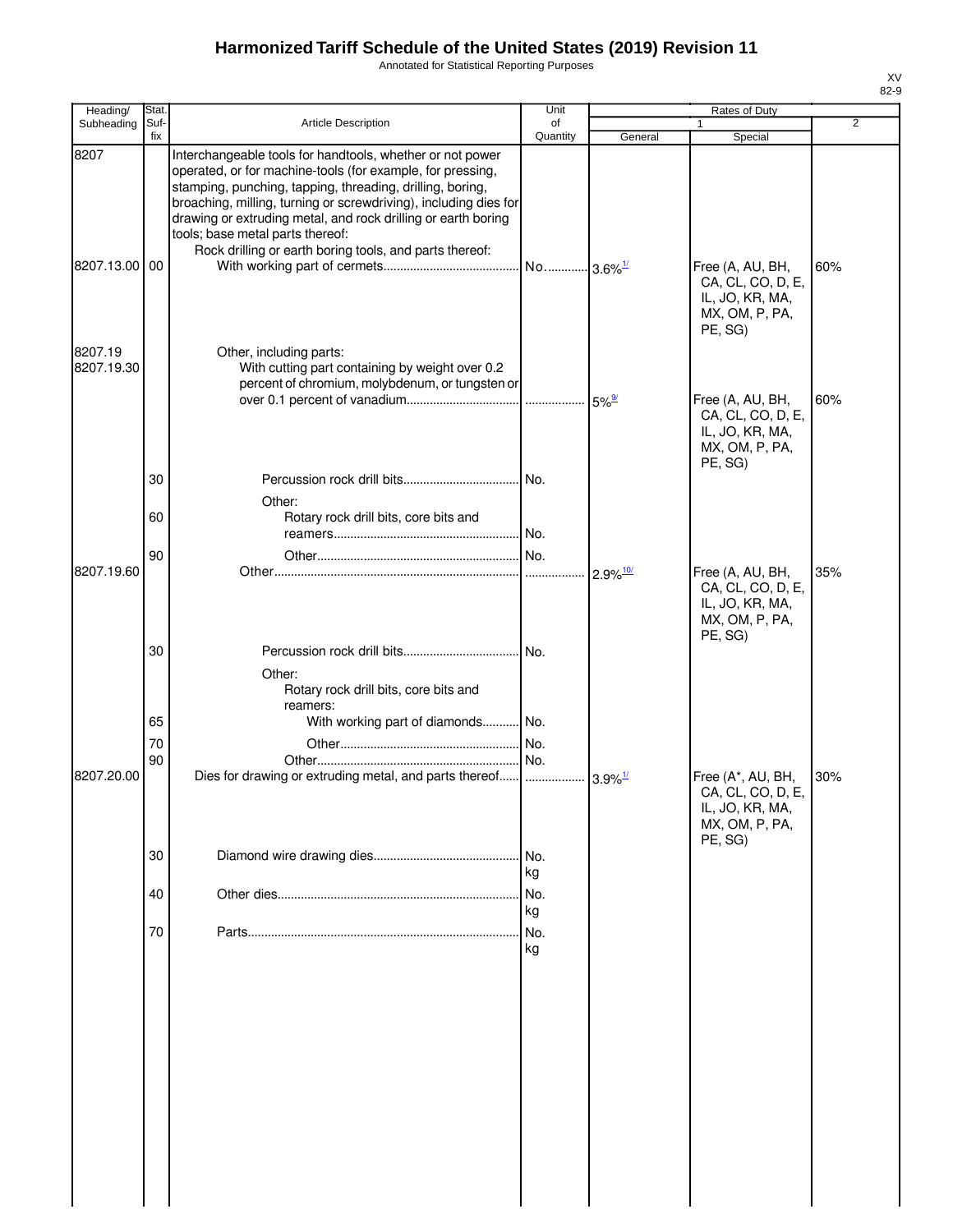Annotated for Statistical Reporting Purposes

| Heading/              | Stat.<br>Suf- | Article Description                                                                                                                                                                                                                                                                                                                                                  | Unit<br>of             |                       | <b>Rates of Duty</b>                                                                  | $\overline{2}$ |
|-----------------------|---------------|----------------------------------------------------------------------------------------------------------------------------------------------------------------------------------------------------------------------------------------------------------------------------------------------------------------------------------------------------------------------|------------------------|-----------------------|---------------------------------------------------------------------------------------|----------------|
| Subheading            | fix           |                                                                                                                                                                                                                                                                                                                                                                      | Quantity               | General               | Special                                                                               |                |
| 8207 (con.)           |               | Interchangeable tools for handtools, whether or not power<br>operated, or for machine-tools (for example, for pressing,<br>stamping, punching, tapping, threading, drilling, boring,<br>broaching, milling, turning or screwdriving), including dies for<br>drawing or extruding metal, and rock drilling or earth boring<br>tools; base metal parts thereof: (con.) |                        |                       |                                                                                       |                |
| 8207.30               |               | Tools for pressing, stamping or punching, and parts<br>thereof:                                                                                                                                                                                                                                                                                                      |                        |                       |                                                                                       |                |
| 8207.30.30            |               | Suitable for cutting metal, and parts thereof    5.7% <sup>1/</sup>                                                                                                                                                                                                                                                                                                  |                        |                       | Free (A, AU, BH,<br>CA, CL, CO, D, E,<br>IL, JO, KR, MA,<br>MX, OM, P, PA,<br>PE, SG) | 60%            |
|                       | 20            |                                                                                                                                                                                                                                                                                                                                                                      | No.<br>kg              |                       |                                                                                       |                |
|                       | 50            |                                                                                                                                                                                                                                                                                                                                                                      | No.<br>kg              |                       |                                                                                       |                |
| 8207.30.60            |               | Not suitable for cutting metal, and parts thereof                                                                                                                                                                                                                                                                                                                    |                        | $2.9\%$ <sup>1/</sup> | Free (A, AU, BH,<br>CA, CL, CO, D, E,<br>IL, JO, KR, MA,<br>MX, OM, P, PA,<br>PE, SG) | 35%            |
|                       | 32            | Stamping dies not suitable for cutting metal                                                                                                                                                                                                                                                                                                                         | No.<br>kg              |                       |                                                                                       |                |
|                       | 62            | Metal forming dies, including thread-rolling dies No.                                                                                                                                                                                                                                                                                                                | kg                     |                       |                                                                                       |                |
|                       | 92            |                                                                                                                                                                                                                                                                                                                                                                      | No.<br>kg              |                       |                                                                                       |                |
|                       | 95            |                                                                                                                                                                                                                                                                                                                                                                      | No.<br>kg              |                       |                                                                                       |                |
| 8207.40<br>8207.40.30 | 00            | Tools for tapping or threading, and parts thereof:<br>With cutting part containing by weight over 0.2 percent<br>of chromium, molybdenum, or tungsten or over 0.1                                                                                                                                                                                                    |                        |                       |                                                                                       |                |
|                       |               |                                                                                                                                                                                                                                                                                                                                                                      | No 5.7% <sup>1/</sup>  |                       | Free (A, AU, BH,<br>CA, CL, CO, D, E,<br>IL, JO, KR, MA,<br>MX, OM, P, PA,<br>PE, SG) | 60%            |
| 8207.40.60 00         |               |                                                                                                                                                                                                                                                                                                                                                                      | No  4.8% <sup>1/</sup> |                       | Free (A, AU, BH,<br>CA, CL, CO, D, E,<br>IL, JO, KR, MA,<br>MX, OM, P, PA,<br>PE, SG) | 50%            |
|                       |               |                                                                                                                                                                                                                                                                                                                                                                      |                        |                       |                                                                                       |                |
|                       |               |                                                                                                                                                                                                                                                                                                                                                                      |                        |                       |                                                                                       |                |
|                       |               |                                                                                                                                                                                                                                                                                                                                                                      |                        |                       |                                                                                       |                |
|                       |               |                                                                                                                                                                                                                                                                                                                                                                      |                        |                       |                                                                                       |                |
|                       |               |                                                                                                                                                                                                                                                                                                                                                                      |                        |                       |                                                                                       |                |
|                       |               |                                                                                                                                                                                                                                                                                                                                                                      |                        |                       |                                                                                       |                |
|                       |               |                                                                                                                                                                                                                                                                                                                                                                      |                        |                       |                                                                                       |                |

XV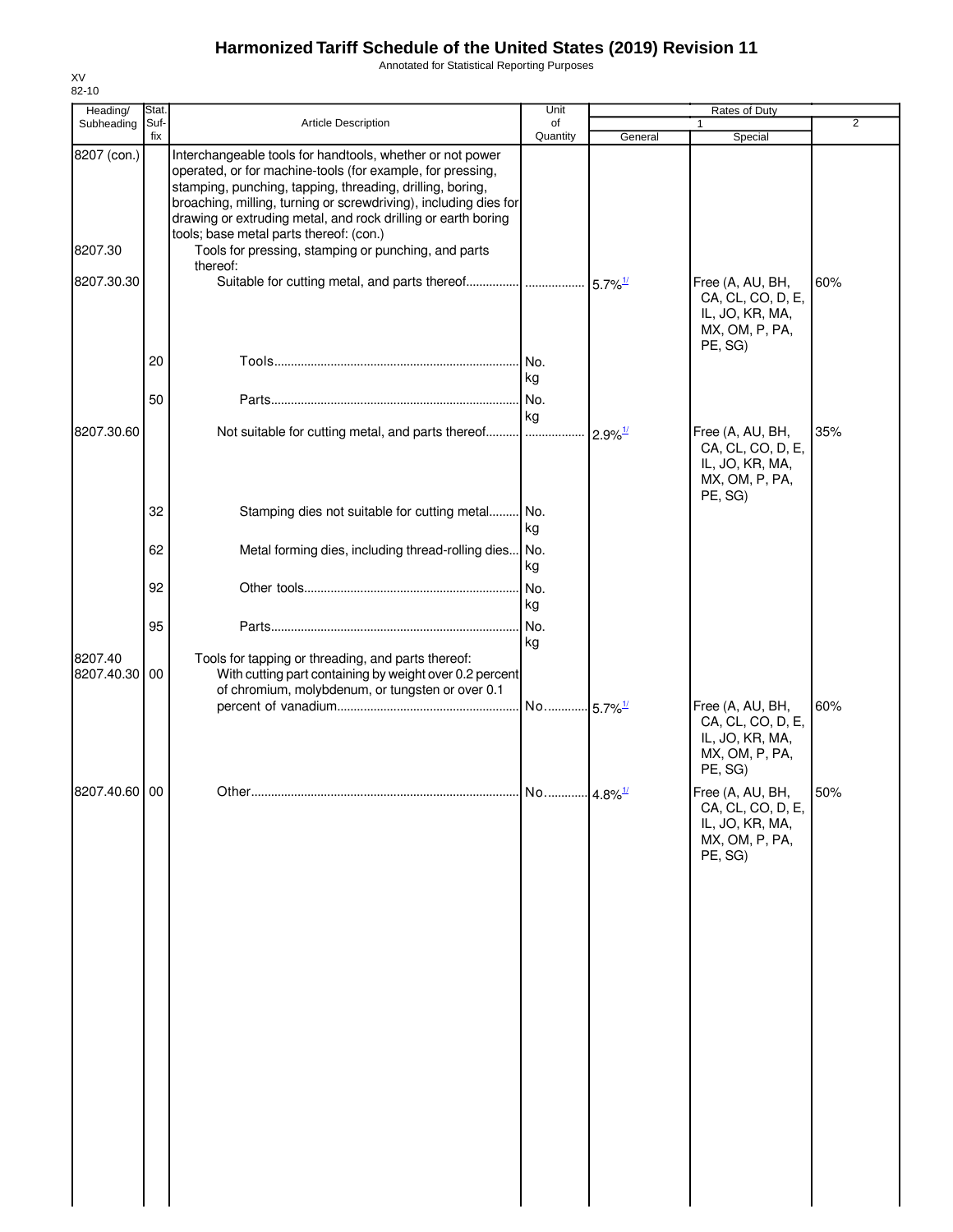Annotated for Statistical Reporting Purposes

| Heading/      | Stat.       |                                                                                                                                                                                                                                                                                                                           | Unit           |                         | Rates of Duty                                                                         |                |
|---------------|-------------|---------------------------------------------------------------------------------------------------------------------------------------------------------------------------------------------------------------------------------------------------------------------------------------------------------------------------|----------------|-------------------------|---------------------------------------------------------------------------------------|----------------|
| Subheading    | Suf-<br>fix | <b>Article Description</b>                                                                                                                                                                                                                                                                                                | of<br>Quantity | General                 | Special                                                                               | $\overline{2}$ |
| 8207 (con.)   |             | Interchangeable tools for handtools, whether or not power<br>operated, or for machine-tools (for example, for pressing,<br>stamping, punching, tapping, threading, drilling, boring,<br>broaching, milling, turning or screwdriving), including dies for<br>drawing or extruding metal, and rock drilling or earth boring |                |                         |                                                                                       |                |
| 8207.50       |             | tools; base metal parts thereof: (con.)<br>Tools for drilling, other than for rock drilling, and parts<br>thereof:                                                                                                                                                                                                        |                |                         |                                                                                       |                |
| 8207.50.20    |             | With cutting part containing by weight over 0.2 percent<br>of chromium, molybdenum, or tungsten or over 0.1                                                                                                                                                                                                               |                | $5\%$ <sup>1/</sup>     | Free (A, AU, BH,                                                                      | 60%            |
|               |             |                                                                                                                                                                                                                                                                                                                           |                |                         | CA, CL, CO, D, E,<br>IL, JO, KR, MA,<br>MX, OM, P, PA,<br>PE, SG)                     |                |
|               | 30          | Twist drills:                                                                                                                                                                                                                                                                                                             |                |                         |                                                                                       |                |
|               | 45          |                                                                                                                                                                                                                                                                                                                           |                |                         |                                                                                       |                |
|               | 55          | Other:                                                                                                                                                                                                                                                                                                                    |                |                         |                                                                                       |                |
|               | 70          |                                                                                                                                                                                                                                                                                                                           |                |                         |                                                                                       |                |
|               | 80          |                                                                                                                                                                                                                                                                                                                           | No.            |                         |                                                                                       |                |
| 8207.50.40    |             | Other:<br>Suitable for cutting metal, and parts thereof                                                                                                                                                                                                                                                                   |                | $8.4\%$ <sup>11/</sup>  | Free (A, AU, BH,<br>CA, CL, CO, D, E,                                                 | 50%            |
|               | 30          |                                                                                                                                                                                                                                                                                                                           |                |                         | IL, JO, KR, MA,<br>MX, OM, P, PA,<br>PE, SG)                                          |                |
|               |             |                                                                                                                                                                                                                                                                                                                           |                |                         |                                                                                       |                |
|               | 60          | Not suitable for cutting metal, and parts thereof:                                                                                                                                                                                                                                                                        |                |                         |                                                                                       |                |
| 8207.50.60 00 |             | For handtools, and parts thereof                                                                                                                                                                                                                                                                                          | No             | $-5.2\%$ <sup>1/</sup>  | Free (A, AU, BH,<br>CA, CL, CO, D, E,<br>IL, JO, KR, MA,<br>MX, OM, P, PA,<br>PE, SG) | 45%            |
| 8207.50.80 00 |             |                                                                                                                                                                                                                                                                                                                           | No             | $-2.9\%$ <sup>11/</sup> | Free (A, AU, BH,<br>CA, CL, CO, D, E,<br>IL, JO, KR, MA,<br>MX, OM, P, PA,<br>PE, SG) | 35%            |
| 8207.60.00    |             | Tools for boring or broaching, and parts thereof                                                                                                                                                                                                                                                                          |                | 4.8% $\frac{1}{2}$      | Free (A, AU, BH,<br>CA, CL, CO, D, E,<br>IL, JO, KR, MA,<br>MX, OM, P, PA,<br>PE, SG) | 60%            |
|               | 30          |                                                                                                                                                                                                                                                                                                                           | No.            |                         |                                                                                       |                |
|               | 35          |                                                                                                                                                                                                                                                                                                                           |                |                         |                                                                                       |                |
|               | 61          |                                                                                                                                                                                                                                                                                                                           |                |                         |                                                                                       |                |
|               |             |                                                                                                                                                                                                                                                                                                                           |                |                         |                                                                                       |                |
|               |             |                                                                                                                                                                                                                                                                                                                           |                |                         |                                                                                       |                |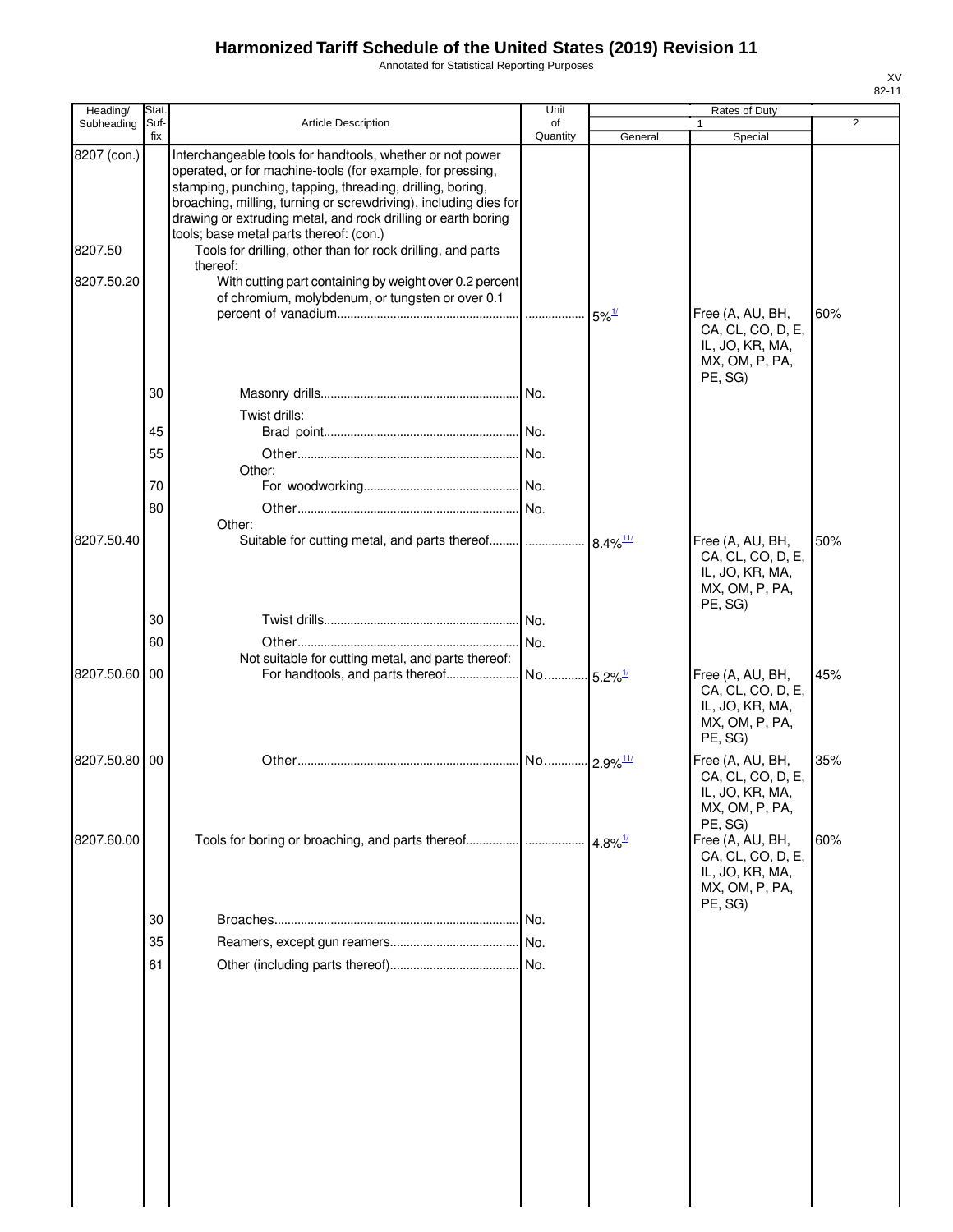Annotated for Statistical Reporting Purposes

| Heading/                             | Stat.       |                                                                                                                                                                                                                                                                                                                                                                                                                                                                                                                              | Unit             | Rates of Duty<br>$\overline{2}$ |                                                                                       |     |  |
|--------------------------------------|-------------|------------------------------------------------------------------------------------------------------------------------------------------------------------------------------------------------------------------------------------------------------------------------------------------------------------------------------------------------------------------------------------------------------------------------------------------------------------------------------------------------------------------------------|------------------|---------------------------------|---------------------------------------------------------------------------------------|-----|--|
| Subheading                           | Suf-<br>fix | <b>Article Description</b>                                                                                                                                                                                                                                                                                                                                                                                                                                                                                                   | of<br>Quantity   | General                         | Special                                                                               |     |  |
| 8207 (con.)<br>8207.70<br>8207.70.30 |             | Interchangeable tools for handtools, whether or not power<br>operated, or for machine-tools (for example, for pressing,<br>stamping, punching, tapping, threading, drilling, boring,<br>broaching, milling, turning or screwdriving), including dies for<br>drawing or extruding metal, and rock drilling or earth boring<br>tools; base metal parts thereof: (con.)<br>Tools for milling, and parts thereof:<br>With cutting part containing by weight over 0.2 percent<br>of chromium, molybdenum, or tungsten or over 0.1 |                  |                                 |                                                                                       |     |  |
|                                      |             |                                                                                                                                                                                                                                                                                                                                                                                                                                                                                                                              |                  | $5\%$ <sup>1/</sup>             | Free (A, AU, BH,<br>CA, CL, CO, D, E,<br>IL, JO, KR, MA,<br>MX, OM, P, PA,<br>PE, SG) | 60% |  |
|                                      | 30          |                                                                                                                                                                                                                                                                                                                                                                                                                                                                                                                              |                  |                                 |                                                                                       |     |  |
|                                      | 40          |                                                                                                                                                                                                                                                                                                                                                                                                                                                                                                                              |                  |                                 |                                                                                       |     |  |
| 8207.70.60                           | 60          |                                                                                                                                                                                                                                                                                                                                                                                                                                                                                                                              |                  | $2.9\%$ <sup>11/</sup>          | Free (A, AU, BH,<br>CA, CL, CO, D, E,<br>IL, JO, KR, MA,                              | 35% |  |
|                                      |             |                                                                                                                                                                                                                                                                                                                                                                                                                                                                                                                              |                  |                                 | MX, OM, P, PA,<br>PE, SG)                                                             |     |  |
|                                      | 30          |                                                                                                                                                                                                                                                                                                                                                                                                                                                                                                                              |                  |                                 |                                                                                       |     |  |
|                                      | 40          | Router bits not suitable for cutting metal No.                                                                                                                                                                                                                                                                                                                                                                                                                                                                               |                  |                                 |                                                                                       |     |  |
|                                      | 60          |                                                                                                                                                                                                                                                                                                                                                                                                                                                                                                                              |                  |                                 |                                                                                       |     |  |
| 8207.80<br>8207.80.30 00             |             | Tools for turning:<br>With cutting part containing by weight over 0.2 percent<br>of chromium, molybdenum, or tungsten or over 0.1                                                                                                                                                                                                                                                                                                                                                                                            |                  |                                 |                                                                                       |     |  |
|                                      |             |                                                                                                                                                                                                                                                                                                                                                                                                                                                                                                                              | . <b> </b> No……… | $4.8\%$ <sup>1/</sup>           | Free (A, AU, BH,<br>CA, CL, CO, D, E,<br>IL, JO, KR, MA,<br>MX, OM, P, PA,<br>PE, SG) | 60% |  |
| 8207.80.60 00                        |             |                                                                                                                                                                                                                                                                                                                                                                                                                                                                                                                              |                  |                                 | Free (A, AU, BH,<br>CA, CL, CO, D, E,<br>IL, JO, KR, MA,<br>MX, OM, P, PA,<br>PE, SG) | 35% |  |
|                                      |             |                                                                                                                                                                                                                                                                                                                                                                                                                                                                                                                              |                  |                                 |                                                                                       |     |  |
|                                      |             |                                                                                                                                                                                                                                                                                                                                                                                                                                                                                                                              |                  |                                 |                                                                                       |     |  |
|                                      |             |                                                                                                                                                                                                                                                                                                                                                                                                                                                                                                                              |                  |                                 |                                                                                       |     |  |
|                                      |             |                                                                                                                                                                                                                                                                                                                                                                                                                                                                                                                              |                  |                                 |                                                                                       |     |  |
|                                      |             |                                                                                                                                                                                                                                                                                                                                                                                                                                                                                                                              |                  |                                 |                                                                                       |     |  |
|                                      |             |                                                                                                                                                                                                                                                                                                                                                                                                                                                                                                                              |                  |                                 |                                                                                       |     |  |
|                                      |             |                                                                                                                                                                                                                                                                                                                                                                                                                                                                                                                              |                  |                                 |                                                                                       |     |  |
|                                      |             |                                                                                                                                                                                                                                                                                                                                                                                                                                                                                                                              |                  |                                 |                                                                                       |     |  |

XV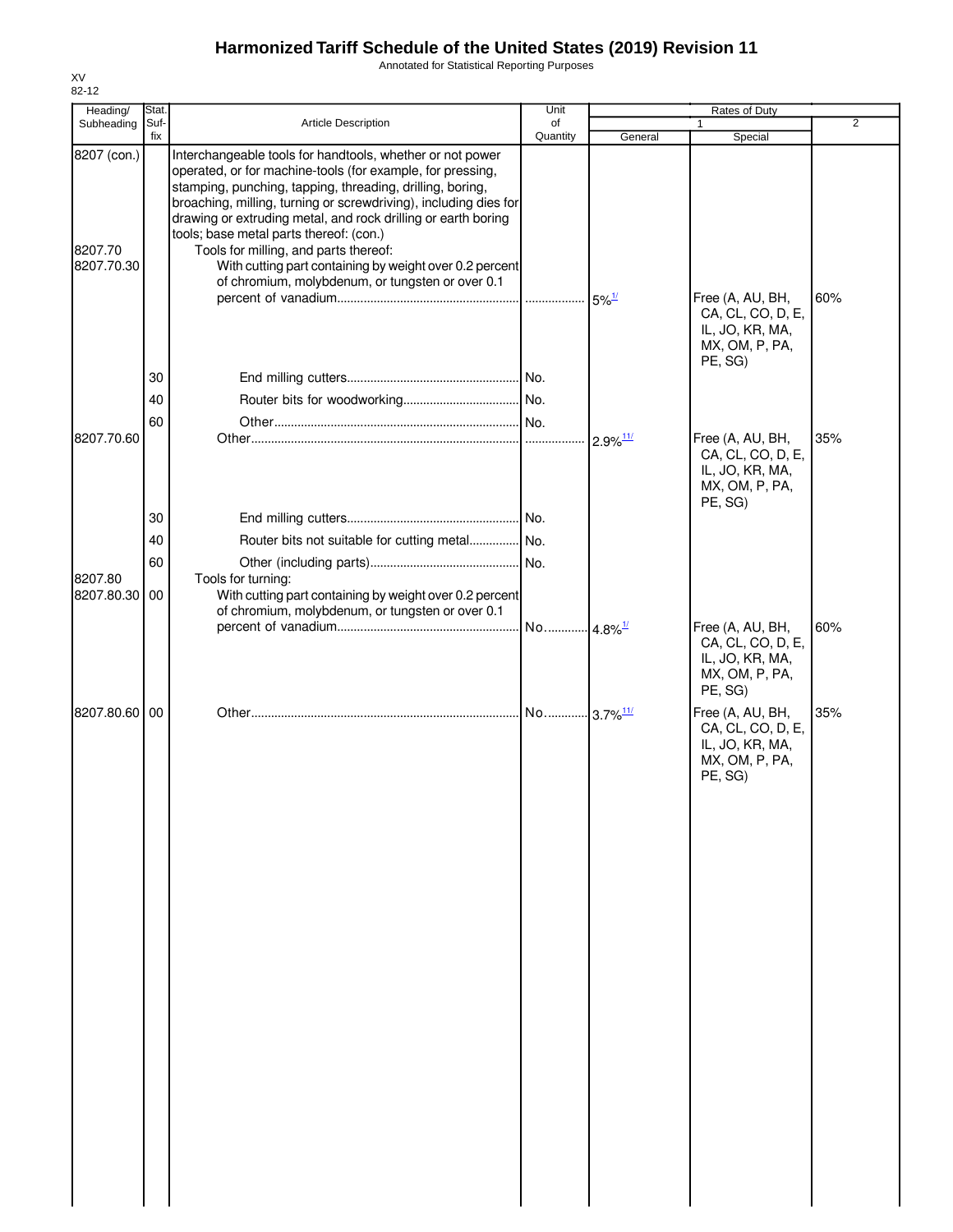Annotated for Statistical Reporting Purposes

| Heading/                                | Stat.                |                                                                                                                                                                                                                                                                                                                                                                                                                                                                                   | Unit           |                        | Rates of Duty                                                                         |     |
|-----------------------------------------|----------------------|-----------------------------------------------------------------------------------------------------------------------------------------------------------------------------------------------------------------------------------------------------------------------------------------------------------------------------------------------------------------------------------------------------------------------------------------------------------------------------------|----------------|------------------------|---------------------------------------------------------------------------------------|-----|
| Subheading                              | Suf-<br>fix          | <b>Article Description</b>                                                                                                                                                                                                                                                                                                                                                                                                                                                        | of<br>Quantity | General                | 1<br>Special                                                                          | 2   |
| 8207 (con.)<br>8207.90<br>8207.90.15 00 |                      | Interchangeable tools for handtools, whether or not power<br>operated, or for machine-tools (for example, for pressing,<br>stamping, punching, tapping, threading, drilling, boring,<br>broaching, milling, turning or screwdriving), including dies for<br>drawing or extruding metal, and rock drilling or earth boring<br>tools; base metal parts thereof: (con.)<br>Other interchangeable tools, and parts thereof:<br>Files and rasps, including rotary files and rasps, and |                |                        | Free (A, AU, BH,<br>CA, CL, CO, D, E,<br>IL, JO, KR, MA,<br>MX, OM, P, PA,<br>PE, SG) | 15% |
| 8207.90.30                              |                      | Other:<br>Cutting tools with cutting part containing by weight<br>over 0.2 percent of chromium, molybdenum, or                                                                                                                                                                                                                                                                                                                                                                    |                |                        | Free (A, AU, BH,<br>CA, CL, CO, D, E,<br>IL, JO, KR, MA,<br>MX, OM, P, PA,<br>PE, SG) | 60% |
|                                         | 30<br>75<br>80<br>85 | For woodworking:<br>Cutterheads with interchangeable tools No.<br>Other:                                                                                                                                                                                                                                                                                                                                                                                                          | No.<br>No.     |                        |                                                                                       |     |
| 8207.90.45                              | 00                   | Suitable for cutting metal, and parts thereof No 4.8% <sup>11/</sup><br>Not suitable for cutting metal, and parts                                                                                                                                                                                                                                                                                                                                                                 |                |                        | Free (A, AU, BH,<br>CA, CL, CO, D, E,<br>IL, JO, KR, MA,<br>MX, OM, P, PA,<br>PE, SG) | 50% |
| 8207.90.60 00                           |                      | thereof:                                                                                                                                                                                                                                                                                                                                                                                                                                                                          |                |                        | Free (A, AU, BH,<br>CA, CL, CO, D, E,<br>IL, JO, KR, MA,<br>MX, OM, P, PA,<br>PE, SG) | 45% |
| 8207.90.75                              |                      |                                                                                                                                                                                                                                                                                                                                                                                                                                                                                   | .              | $3.7\%$ <sup>11/</sup> | Free (A, AU, BH,<br>CA, CL, CO, D, E,<br>IL, JO, KR, MA,<br>MX, OM, P, PA,<br>PE, SG) | 35% |
|                                         | 45<br>85             | Cutterheads with interchangeable                                                                                                                                                                                                                                                                                                                                                                                                                                                  | No.<br>No.     |                        |                                                                                       |     |
|                                         |                      |                                                                                                                                                                                                                                                                                                                                                                                                                                                                                   |                |                        |                                                                                       |     |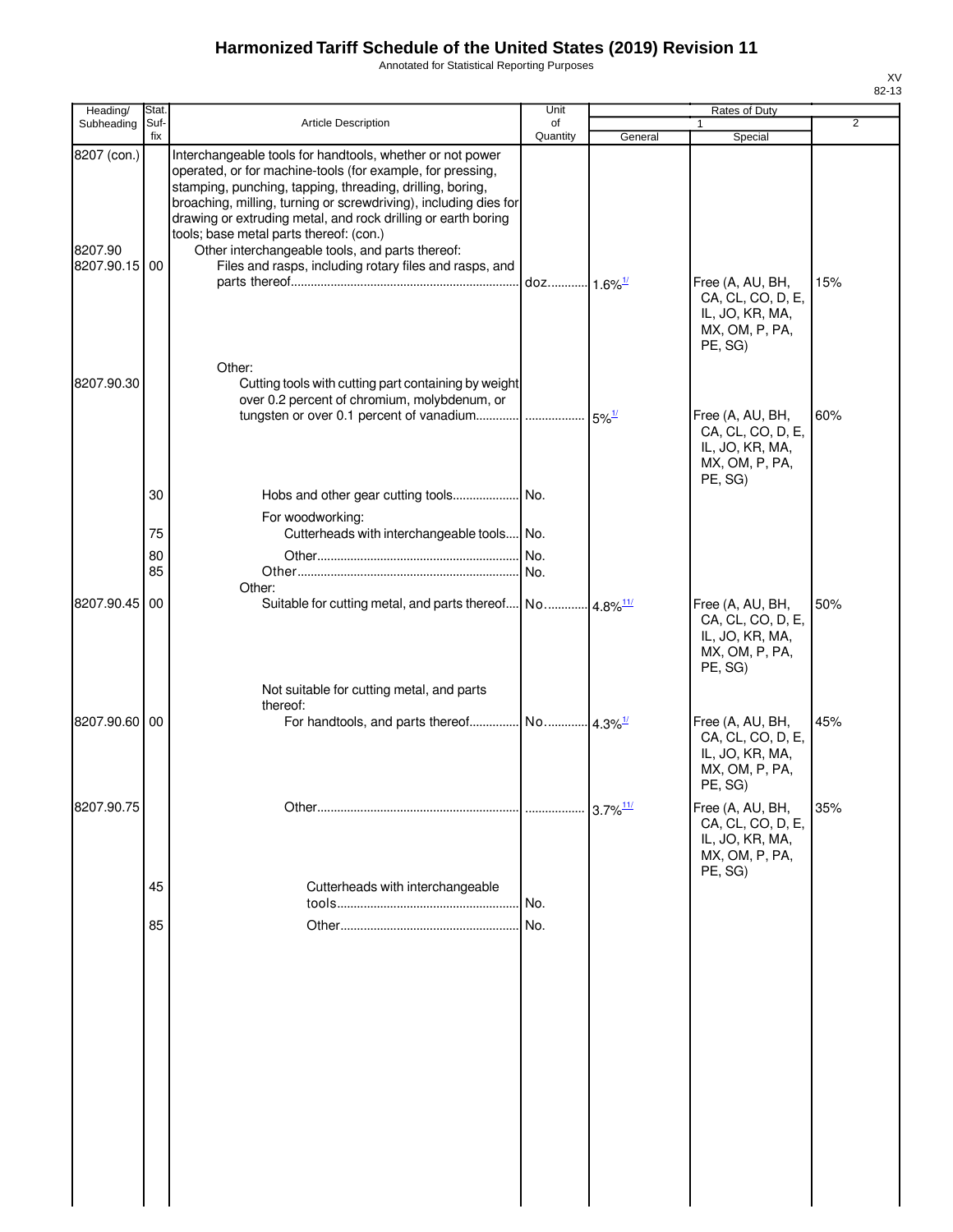Annotated for Statistical Reporting Purposes

| Heading/              | Stat.       |                                                                                                        | Unit                   |                            | Rates of Duty                                                                          |      |
|-----------------------|-------------|--------------------------------------------------------------------------------------------------------|------------------------|----------------------------|----------------------------------------------------------------------------------------|------|
| Subheading            | Suf-<br>fix | <b>Article Description</b>                                                                             | of<br>Quantity         | General                    |                                                                                        | 2    |
| 8208                  |             | Knives and cutting blades, for machines or for mechanical<br>appliances, and base metal parts thereof: |                        |                            | Special                                                                                |      |
| 8208.10.00            |             |                                                                                                        |                        |                            |                                                                                        | 20%  |
|                       | 30          | Over 30.5 cm in length, for metal shearing machines                                                    |                        |                            |                                                                                        |      |
|                       |             | or over 15.2 cm in diameter for metal shearing/slitting                                                |                        |                            |                                                                                        |      |
|                       | 60          |                                                                                                        |                        |                            |                                                                                        |      |
| 8208.20.00            |             |                                                                                                        |                        |                            |                                                                                        | 20%  |
|                       | 30          | Over 73.7 cm in length, for veneer-cutting machines No.                                                |                        |                            |                                                                                        |      |
|                       | 60          | Over 15.2 cm in length, for wood-chipper machines No.                                                  |                        |                            |                                                                                        |      |
|                       | 90          |                                                                                                        | No.                    |                            |                                                                                        |      |
| 8208.30.00            |             | For kitchen appliances or for machines used by the food                                                |                        |                            |                                                                                        | 20%  |
|                       | 30          | For meat-slicing, meat-cutting or meat-chopping                                                        |                        |                            |                                                                                        |      |
|                       |             |                                                                                                        |                        |                            |                                                                                        |      |
|                       | 60          |                                                                                                        |                        |                            |                                                                                        |      |
| 8208.40               |             | For agricultural, horticultural or forestry machines, and                                              |                        |                            |                                                                                        |      |
|                       |             | parts thereof:                                                                                         |                        |                            |                                                                                        |      |
| 8208.40.30            | 00          |                                                                                                        |                        |                            |                                                                                        | 20%  |
| 8208.40.60<br>8208.90 | 00          | Other:                                                                                                 |                        |                            |                                                                                        | Free |
| 8208.90.30 00         |             |                                                                                                        |                        |                            |                                                                                        | Free |
|                       |             |                                                                                                        |                        |                            |                                                                                        |      |
| 8208.90.60 00         |             |                                                                                                        |                        |                            |                                                                                        | 20%  |
| 8209.00.00            |             | Plates, sticks, tips and the like for tools, unmounted, of                                             |                        | $\cdot$ 4.6% $\frac{1}{2}$ | Free (A, AU, BH,                                                                       | 60%  |
|                       | 30<br>60    |                                                                                                        |                        |                            | CA, CL, CO, D, E,<br>IL, JO, KR, MA,<br>MX, OM, P, PA,<br>PE, SG)                      |      |
| 8210.00.00            |             | 00 Hand-operated mechanical appliances, weighing 10 kg or less,                                        |                        |                            |                                                                                        |      |
|                       |             | used in the preparation, conditioning or serving of food or drink,                                     | No 3.7% <sup>12/</sup> |                            | Free (A*, AU, BH,<br>CA, CL, CO, D, E,<br>IL, JO, KR, MA,<br>MX, OM, P, PA,<br>PE. SG) | 40%  |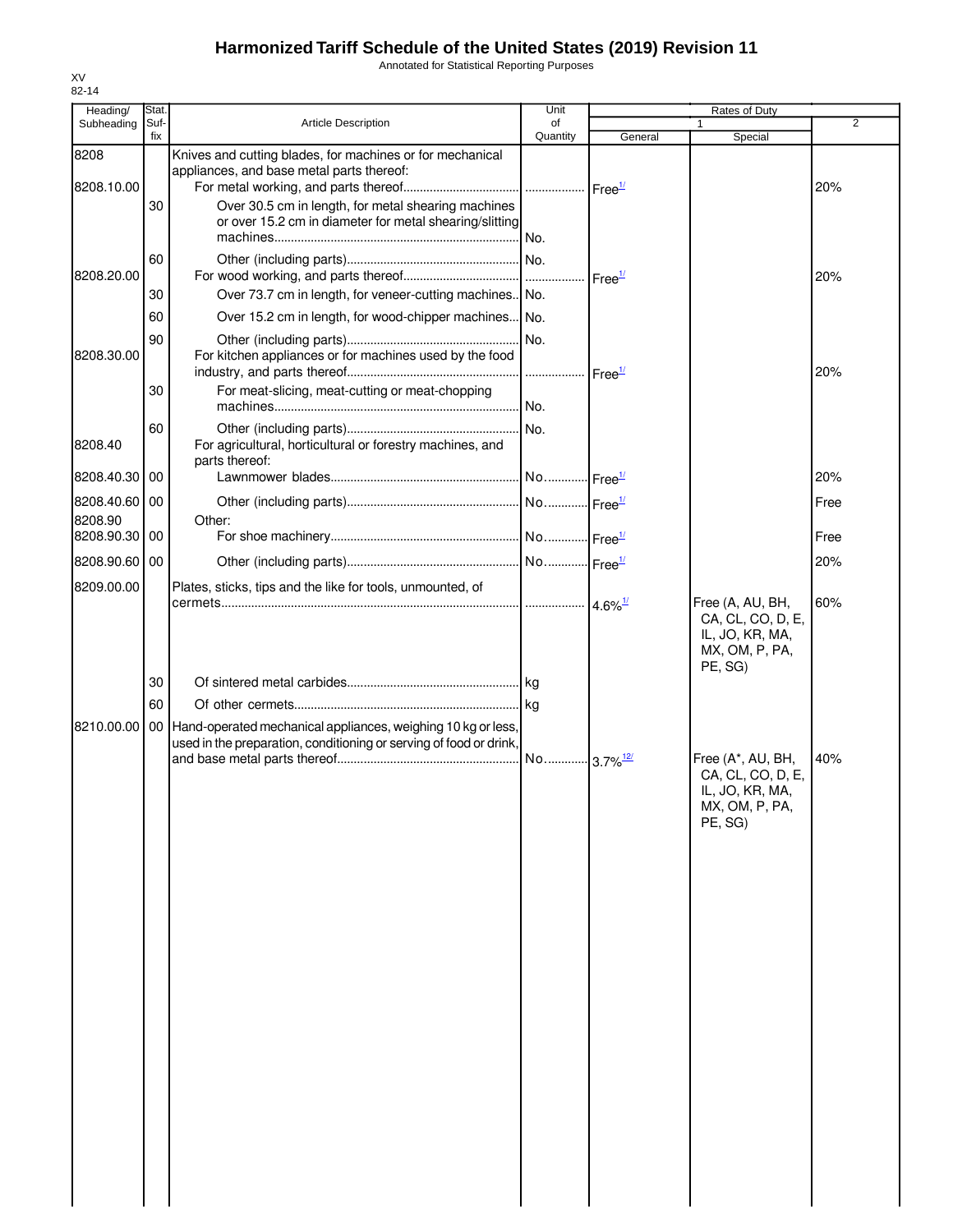Annotated for Statistical Reporting Purposes

| Heading/                 | Stat.       |                                                                                                                                                                            | Unit                |                                                                                                           | Rates of Duty                                                                                               |                                                                                                                 |
|--------------------------|-------------|----------------------------------------------------------------------------------------------------------------------------------------------------------------------------|---------------------|-----------------------------------------------------------------------------------------------------------|-------------------------------------------------------------------------------------------------------------|-----------------------------------------------------------------------------------------------------------------|
| Subheading               | Suf-<br>fix | <b>Article Description</b>                                                                                                                                                 | of<br>Quantity      | General                                                                                                   | $\mathbf{1}$<br>Special                                                                                     | $\overline{2}$                                                                                                  |
| 8211                     |             | Knives with cutting blades, serrated or not (including pruning<br>knives), other than knives of heading 8208, and blades and<br>other base metal parts thereof:            |                     |                                                                                                           |                                                                                                             |                                                                                                                 |
| 8211.10.00 00            |             |                                                                                                                                                                            | $DCS^{\frac{8}{2}}$ | The rate of duty<br>applicable to<br>that article in<br>the set subject<br>to the highest<br>rate of duty | Free (AU, BH, CA,<br>CL, CO, D, E, IL,<br>JO, KR, MA, MX,<br>OM, P, PA, PE,<br>SG)                          | The rate of<br>duty appli-<br>cable to that<br>article in the<br>set subject to<br>the high-est<br>rate of duty |
| 8211.91<br>8211.91.10 00 |             | Other:<br>Table knives having fixed blades:                                                                                                                                |                     |                                                                                                           |                                                                                                             | $8¢$ each + 45%                                                                                                 |
| 8211.91.20 00            |             | Knives with stainless steel handles:<br>With handles containing nickel or containing<br>over 10 percent by weight of manganese:<br>Valued under 25¢ each, not over 25.9 cm |                     |                                                                                                           |                                                                                                             |                                                                                                                 |
|                          |             |                                                                                                                                                                            |                     |                                                                                                           | pcs 0.4¢ each + 6.4% Free (A+, AU, BH,<br>CA, CL, CO, D, E,<br>IL, JO, KR, MA,<br>MX, OM, P, PA,<br>PE, SG) | $2c$ each + 45%                                                                                                 |
| 8211.91.25 00            |             |                                                                                                                                                                            |                     |                                                                                                           | pcs 0.4¢ each + 6.8% Free (AU, BH, CA,<br>CL, CO, D, E, IL,<br>JO, KR, MA, MX,<br>OM, P, PA, PE,<br>SG)     | $2¢$ each + 45%                                                                                                 |
| 8211.91.30 00            |             | Other:<br>Valued under 25¢ each, not over 25.9 cm                                                                                                                          |                     | $0.9¢$ each +<br>10.6%                                                                                    | Free (AU, BH, CA,<br>CL, CO, D, E, IL,<br>JO, MA, MX, OM,<br>P, PA, PE, SG)<br>$0.1¢$ each + 2.1%<br>(KR)   | $2¢$ each + 45%                                                                                                 |
| 8211.91.40 00            |             |                                                                                                                                                                            |                     |                                                                                                           | pcs 0.3¢ each + 3.7% Free (AU, BH, CA,<br>CL, CO, D, E, IL,<br>JO, KR, MA, MX,<br>OM, P, PA, PE,<br>SG)     | $2¢$ each + 45%                                                                                                 |
| 8211.91.50               |             |                                                                                                                                                                            |                     |                                                                                                           | $0.7$ ¢ each + 3.7% Free (A, AU, BH,<br>CA, CL, CO, D, E,<br>IL, JO, KR, MA,<br>MX, OM, P, PA,<br>PE, SG)   | $8¢$ each + 45%                                                                                                 |
| 8211.91.80               | 30<br>60    |                                                                                                                                                                            | No.                 |                                                                                                           | $0.3$ ¢ each + 4.9% Free (A, AU, BH,<br>CA, CL, CO, D, E,<br>IL, JO, KR, MA,<br>MX, OM, P, PA,              | $8¢$ each + 45%                                                                                                 |
|                          | 30<br>60    |                                                                                                                                                                            |                     |                                                                                                           | PE, SG)                                                                                                     |                                                                                                                 |
|                          |             |                                                                                                                                                                            |                     |                                                                                                           |                                                                                                             |                                                                                                                 |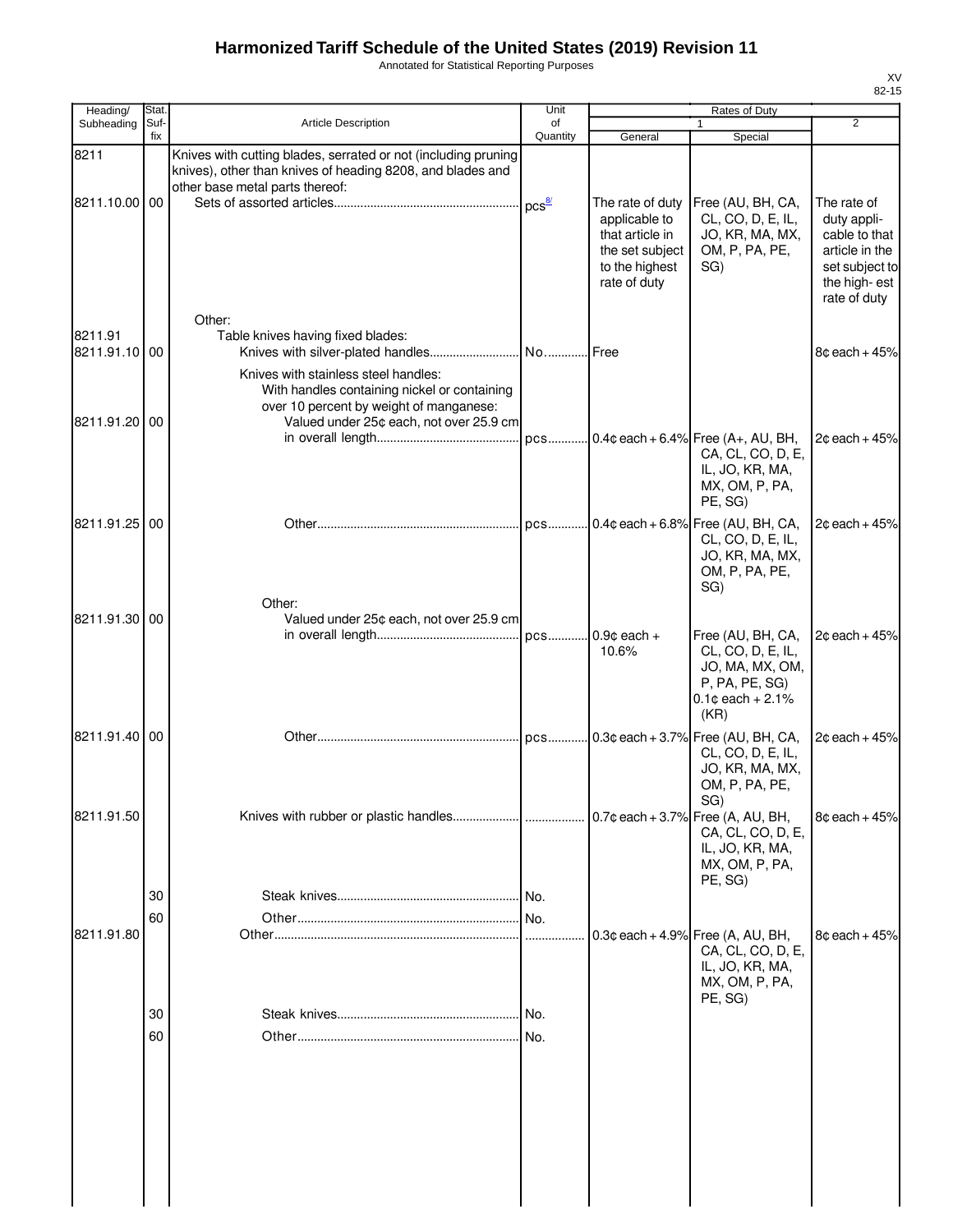Annotated for Statistical Reporting Purposes

| Heading/              | Stat.       |                                                                                                                                                                                         | Unit           |                                          | <b>Rates of Duty</b>                                                                                                 |                        |
|-----------------------|-------------|-----------------------------------------------------------------------------------------------------------------------------------------------------------------------------------------|----------------|------------------------------------------|----------------------------------------------------------------------------------------------------------------------|------------------------|
| Subheading            | Suf-<br>fix | <b>Article Description</b>                                                                                                                                                              | of<br>Quantity | General                                  | 1<br>Special                                                                                                         | $\overline{2}$         |
| 8211 (con.)           |             | Knives with cutting blades, serrated or not (including pruning<br>knives), other than knives of heading 8208, and blades and<br>other base metal parts thereof: (con.)<br>Other: (con.) |                |                                          |                                                                                                                      |                        |
| 8211.92               |             | Other knives having fixed blades:<br>With rubber or plastic handles:                                                                                                                    |                |                                          |                                                                                                                      |                        |
| 8211.92.20 00         |             |                                                                                                                                                                                         | No             |                                          | $0.8$ ¢ each + 4.6% Free (A, AU, BH,<br>CA, CL, CO, D, E,<br>IL, JO, KR, MA,<br>MX, OM, P, PA,<br>PE, SG)            | $8¢$ each + 45%        |
| 8211.92.40            |             |                                                                                                                                                                                         |                | 1 $\texttt{c}$ each + 4.6%               | Free (A, AU, BH,<br>CA, CL, CO, D, E,<br>IL, JO, KR, MA,<br>MX, OM, P, PA,<br>PE, SG)                                | $8¢$ each + 45%        |
|                       | 50          |                                                                                                                                                                                         |                |                                          |                                                                                                                      |                        |
|                       | 60          | Other:                                                                                                                                                                                  | No.            |                                          |                                                                                                                      |                        |
| 8211.92.60 00         |             |                                                                                                                                                                                         |                |                                          | Free (A, AU, BH,<br>CA, CL, CO, D, E,<br>IL, JO, KR, MA,<br>MX, OM, P, PA,<br>PE, SG)                                | $8¢$ each + 45%        |
| 8211.92.90            |             |                                                                                                                                                                                         |                |                                          | $0.4$ ¢ each + 6.1% Free (A, AU, BH,<br>CA, CL, CO, D, E,<br>IL, JO, KR, MA,<br>MX, OM, P, PA,<br>PE, SG)            | $8¢$ each + 45%        |
|                       | 30          |                                                                                                                                                                                         |                |                                          |                                                                                                                      |                        |
|                       | 45          |                                                                                                                                                                                         |                |                                          |                                                                                                                      |                        |
| 8211.93.00            | 60          |                                                                                                                                                                                         |                |                                          | $3¢$ each + 5.4% <sup>1/</sup> Free (A, AU, BH,<br>CA, CL, CO, D, E,<br>IL, JO, KR, MA,<br>MX, OM, P, PA,<br>PE, SG) | $35¢$ each $+$<br>55%  |
|                       | 31          | Folding two-handled multi-use tools in which one<br>or more tools are housed in each handle and one<br>or more of the tools is a folding knife blade No.                                |                |                                          |                                                                                                                      |                        |
|                       | 35          | Pen knives, pocket knives and other knives which                                                                                                                                        | No.            |                                          |                                                                                                                      |                        |
|                       | 60          |                                                                                                                                                                                         |                |                                          |                                                                                                                      |                        |
| 8211.94<br>8211.94.10 | 00          | Blades:                                                                                                                                                                                 | No             | $0.16$ ¢ each +<br>$2.2\%$ <sup>1/</sup> | Free (A, AU, BH,<br>CA, CL, CO, D, E,<br>IL, JO, KR, MA,<br>MX, OM, P, PA,<br>PE, SG)                                | $8¢$ each + 45%        |
| 8211.94.50 00         |             |                                                                                                                                                                                         | No             |                                          | 1¢ each + 5.4% <sup>1/</sup> Free (A, AU, BH,<br>CA, CL, CO, D, E,<br>IL, JO, KR, MA,<br>MX, OM, P, PA,<br>PE, SG)   | 11 $¢$ each $+$<br>55% |
|                       |             |                                                                                                                                                                                         |                |                                          |                                                                                                                      |                        |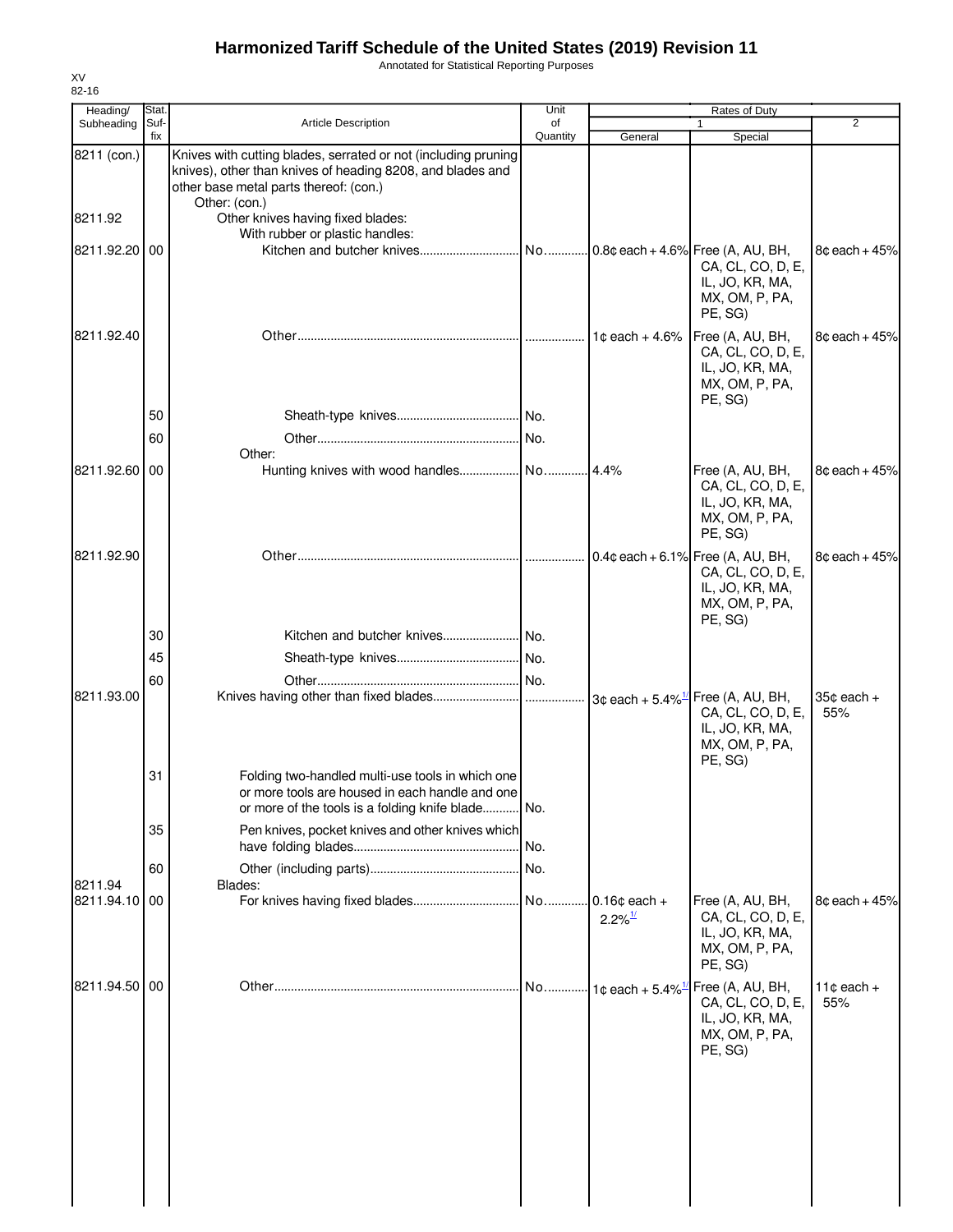Annotated for Statistical Reporting Purposes

| Heading/                                | Stat.       |                                                                                                                                                                                                                   | Unit           |                                | Rates of Duty                                                                                                       |                               |
|-----------------------------------------|-------------|-------------------------------------------------------------------------------------------------------------------------------------------------------------------------------------------------------------------|----------------|--------------------------------|---------------------------------------------------------------------------------------------------------------------|-------------------------------|
| Subheading                              | Suf-<br>fix | Article Description                                                                                                                                                                                               | of<br>Quantity | General                        | 1<br>Special                                                                                                        | $\overline{2}$                |
| 8211 (con.)<br>8211.95<br>8211.95.10 00 |             | Knives with cutting blades, serrated or not (including pruning<br>knives), other than knives of heading 8208, and blades and<br>other base metal parts thereof: (con.)<br>Other: (con.)<br>Handles of base metal: |                | $4.9\%$ <sup>1/</sup>          | Free (A, AU, BH,<br>CA, CL, CO, D, E,<br>IL, JO, KR, MA,<br>MX, OM, P, PA,                                          | 8¢ each + 45%                 |
| 8211.95.50 00                           |             |                                                                                                                                                                                                                   |                | 6.1% $\frac{1}{2}$             | PE, SG)<br>Free (A, AU, BH,<br>CA, CL, CO, D, E,<br>IL, JO, KR, MA,<br>MX, OM, P, PA,<br>PE, SG)                    | $8¢$ each + $45%$             |
| 8211.95.90 00                           |             |                                                                                                                                                                                                                   |                |                                | Free (A, AU, BH,<br>CA, CL, CO, D, E,<br>IL, JO, KR, MA,<br>MX, OM, P, PA,<br>PE, SG)                               | $35¢$ each +<br>55%           |
| 8212                                    |             | Razors and razor blades (including razor blade blanks in<br>strips), and base metal parts thereof:                                                                                                                |                |                                |                                                                                                                     |                               |
| 8212.10.00 00                           |             |                                                                                                                                                                                                                   | No Free        |                                |                                                                                                                     | 10 $\texttt{c}$ each +<br>30% |
| 8212.20.00                              | 05          | Safety razor blades, including razor blade blanks in                                                                                                                                                              |                | Free                           |                                                                                                                     | $1¢$ each + 30%               |
|                                         | 10          |                                                                                                                                                                                                                   | No.            |                                |                                                                                                                     |                               |
| 8212.90.00                              | 00          |                                                                                                                                                                                                                   |                | Free                           |                                                                                                                     | 27.5%                         |
| 8213.00                                 |             | Scissors, tailors' shears and similar shears, and blades and                                                                                                                                                      |                |                                |                                                                                                                     |                               |
| 8213.00.30 00                           |             | other base metal parts thereof:                                                                                                                                                                                   |                |                                | CA, CL, CO, D, E,<br>IL, JO, MA, MX,<br>OM, P, PA, PE,<br>SG)<br>$0.3c$ each + $0.8%$<br>(KR)                       | 15 $\texttt{c}$ each +<br>45% |
| 8213.00.60 00                           |             | Valued over \$1.75/dozen:                                                                                                                                                                                         |                | $.8c$ each + $8%$              | Free (A, AU, BH,<br>CA, CL, CO, D, E,<br>IL, JO, KR, MA,<br>MX, OM, P, PA,<br>PE, SG)                               | $20¢$ each $+$<br>45%         |
| 8213.00.90 00                           |             |                                                                                                                                                                                                                   |                | No 3¢ each + 3% <sup>13/</sup> | Free (A+, AU, BH,<br>CA, CL, CO, D, E,<br>IL, JO, MA, MX,<br>OM, P, PA, PE,<br>SG)<br>$0.6$ ¢ each + $0.6%$<br>(KR) | $20¢$ each $+$<br>45%         |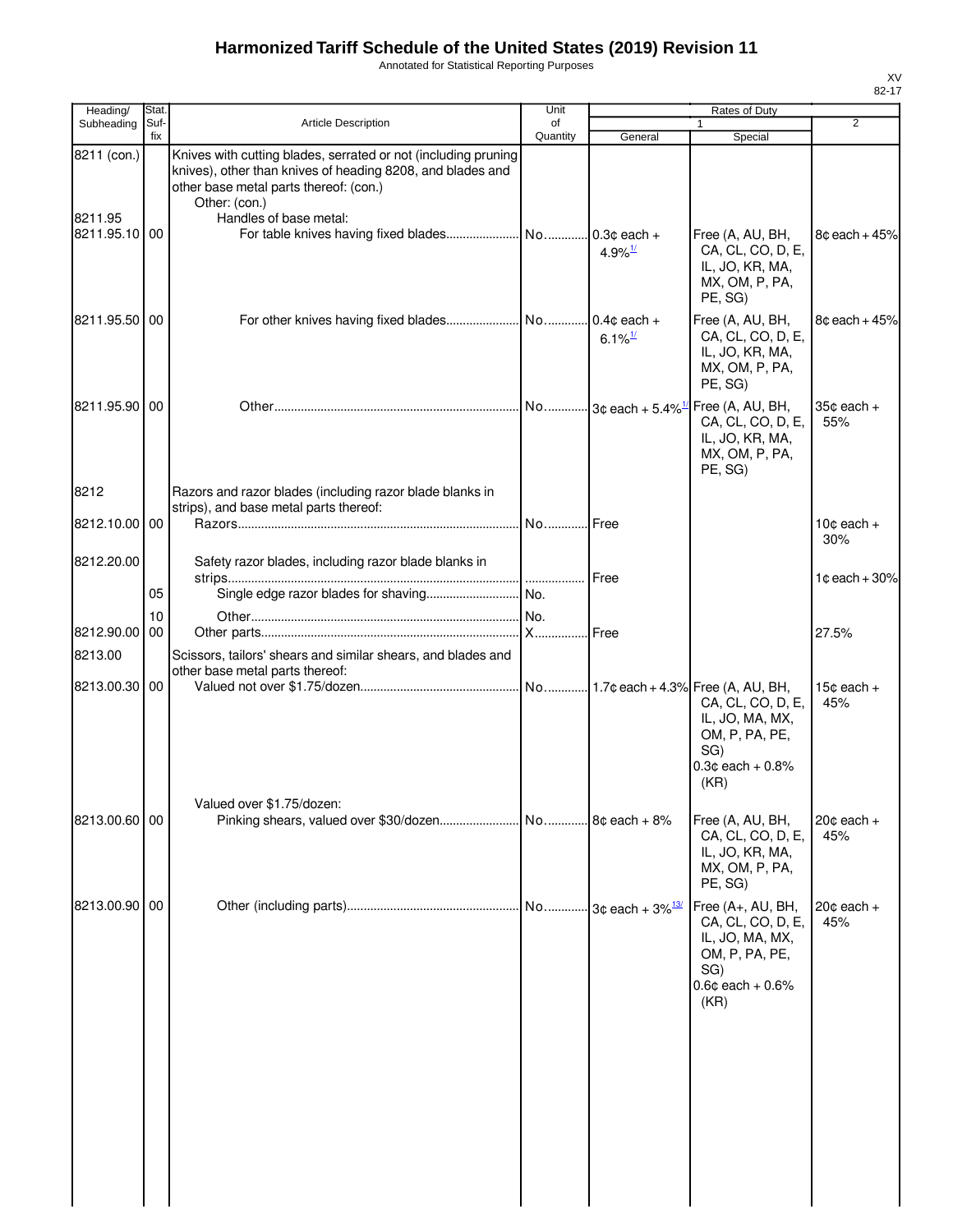Annotated for Statistical Reporting Purposes

| Heading/              | Stat.       |                                                                                                                                                                                                                                                                                                                                                        | Unit                   |         | Rates of Duty                                                                                             |                       |
|-----------------------|-------------|--------------------------------------------------------------------------------------------------------------------------------------------------------------------------------------------------------------------------------------------------------------------------------------------------------------------------------------------------------|------------------------|---------|-----------------------------------------------------------------------------------------------------------|-----------------------|
| Subheading            | Suf-<br>fix | Article Description                                                                                                                                                                                                                                                                                                                                    | of<br>Quantity         | General | Special                                                                                                   | $\overline{2}$        |
| 8214<br>8214.10.00 00 |             | Other articles of cutlery (for example, hair clippers, butchers'<br>or kitchen cleavers, chopping or mincing knives, paper knives);<br>manicure or pedicure sets and instruments (including nail files);<br>base metal parts thereof:<br>Paper knives, letter openers, erasing knives, pencil<br>sharpeners (nonmechanical) and blades and other parts | No                     |         | $0.3$ ¢ each + 4.2% Free (A, AU, BH,<br>CA, CL, CO, D, E,<br>IL, JO, KR, MA,<br>MX, OM, P, PA,            | $8¢$ each + 45%       |
| 8214.20<br>8214.20.30 | 00          | Manicure or pedicure sets and instruments (including nail<br>files), and parts thereof:<br>Cuticle or cornknives, cuticle pushers, nail files,<br>nailcleaners, nail nippers and clippers, all the foregoing<br>used for manicure or pedicure purposes, and parts                                                                                      |                        |         | PE, SG)                                                                                                   |                       |
|                       |             |                                                                                                                                                                                                                                                                                                                                                        | No 4% <sup>14/</sup>   |         | Free (A, AU, BH,<br>CA, CL, CO, D, E,<br>IL, JO, KR, MA,<br>MX, OM, P, PA,<br>PE, SG)                     | 60%                   |
| 8214.20.60            | 00          | Manicure and pedicure sets, and combinations thereof:                                                                                                                                                                                                                                                                                                  | <b>X</b> Free          |         |                                                                                                           | 50%                   |
| 8214.20.90 00         |             |                                                                                                                                                                                                                                                                                                                                                        | No 4.1% <sup>15/</sup> |         | Free (A, AU, BH,<br>CA, CL, CO, D, E,<br>IL, JO, KR, MA,<br>MX, OM, P, PA,                                | 45%                   |
| 8214.90               |             | Other:<br>Cleavers and the like not elsewhere specified or<br>included:                                                                                                                                                                                                                                                                                |                        |         | PE, SG)                                                                                                   |                       |
| 8214.90.30 00         |             |                                                                                                                                                                                                                                                                                                                                                        |                        |         | CA, CL, CO, D, E,<br>IL, JO, KR, MA,<br>MX, OM, P, PA,<br>PE, SG)                                         | $8¢$ each + 45%       |
| 8214.90.60            | 00          |                                                                                                                                                                                                                                                                                                                                                        |                        |         | $0.2$ ¢ each + 3.1% Free (A, AU, BH,<br>CA, CL, CO, D, E,<br>IL, JO, KR, MA,<br>MX, OM, P, PA,<br>PE, SG) | $8¢$ each + 45%       |
| 8214.90.90 00         |             |                                                                                                                                                                                                                                                                                                                                                        |                        |         | 1.4¢ each + 3.2% Free (A, AU, BH,<br>CA, CL, CO, D, E,<br>IL, JO, KR, MA,<br>MX, OM, P, PA,<br>PE, SG)    | $20¢$ each $+$<br>45% |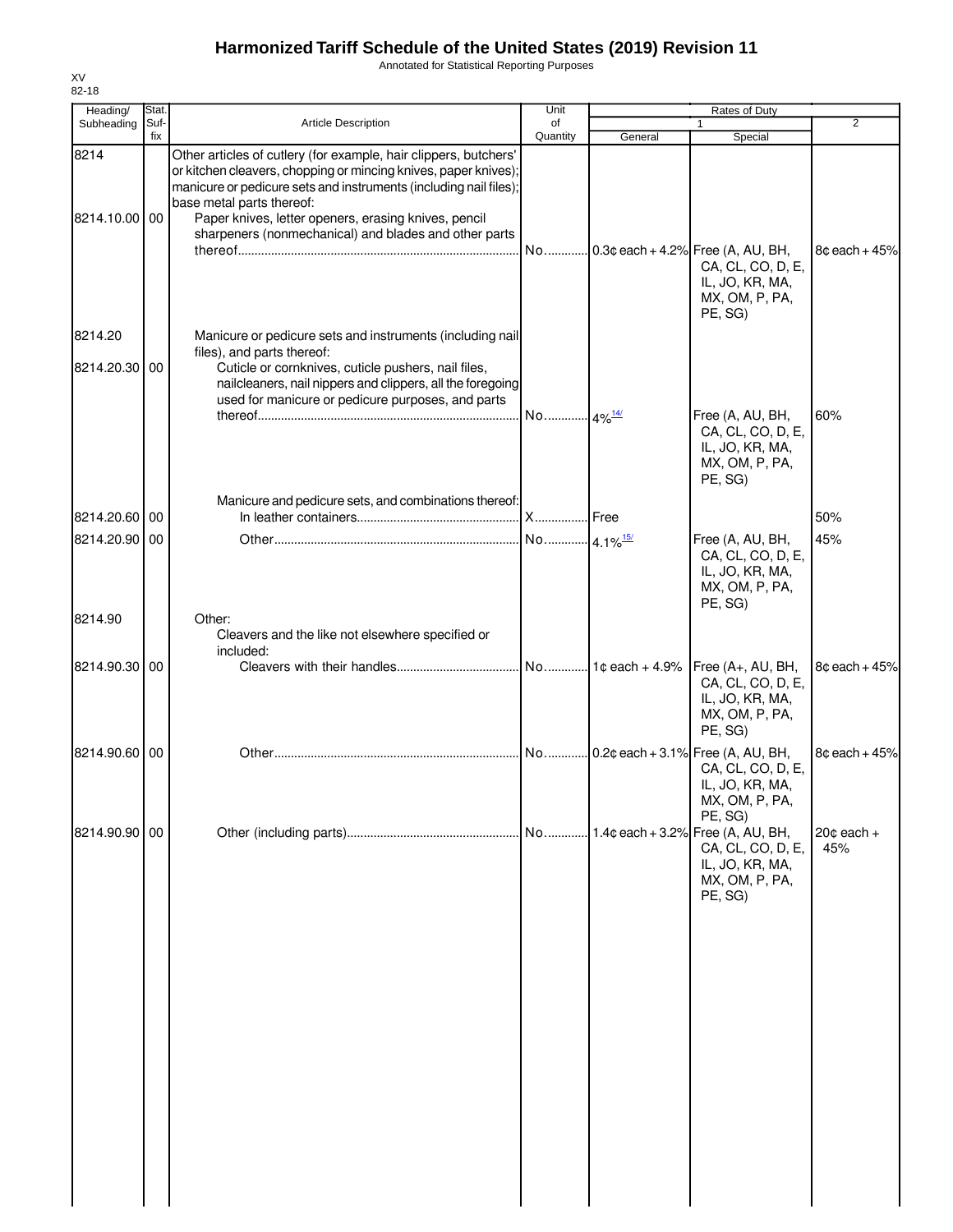Annotated for Statistical Reporting Purposes

| Heading/              | Stat.       |                                                                                                                                                                                                                           | Unit                |                                                                                                                         | Rates of Duty                                                                         |                                                                                                                 |
|-----------------------|-------------|---------------------------------------------------------------------------------------------------------------------------------------------------------------------------------------------------------------------------|---------------------|-------------------------------------------------------------------------------------------------------------------------|---------------------------------------------------------------------------------------|-----------------------------------------------------------------------------------------------------------------|
| Subheading            | Suf-<br>fix | Article Description                                                                                                                                                                                                       | of<br>Quantity      | General                                                                                                                 | $\mathbf{1}$<br>Special                                                               | $\overline{2}$                                                                                                  |
| 8215<br>8215.10.00 00 |             | Spoons, forks, ladles, skimmers, cake-servers, fish-knives,<br>butter-knives, sugar tongs and similar kitchen or tableware;<br>and base metal parts thereof:<br>Sets of assorted articles containing at least one article |                     |                                                                                                                         |                                                                                       |                                                                                                                 |
|                       |             |                                                                                                                                                                                                                           | $pcs^{\frac{8}{2}}$ | The rate of duty<br>applicable to<br>that article in<br>the set subject<br>to the highest<br>rate of duty               | Free (AU, BH, CA,<br>CL, CO, D, E, IL,<br>JO, KR, MA, MX,<br>OM, P, PA, PE,<br>SG)    | The rate of<br>duty<br>applicable to<br>that article in<br>the set<br>subject to the<br>highest rate<br>of duty |
| 8215.20.00 00         |             |                                                                                                                                                                                                                           |                     | The rate of duty<br>applicable to<br>that article in<br>the set subject<br>to the highest<br>rate of duty $\frac{1}{2}$ | Free (AU, BH, CA,<br>CL, CO, D, E, IL,<br>JO, KR, MA, MX,<br>OM, P, PA, PE,<br>SG)    | The rate of<br>duty<br>applicable to<br>that article in<br>the set<br>subject to the<br>highest rate<br>of duty |
| 8215.91               |             | Other:<br>Plated with precious metal:                                                                                                                                                                                     |                     |                                                                                                                         |                                                                                       |                                                                                                                 |
| 8215.91.30 00         |             |                                                                                                                                                                                                                           |                     |                                                                                                                         |                                                                                       | $2¢$ each + 45%                                                                                                 |
| 8215.91.60 00         |             |                                                                                                                                                                                                                           |                     |                                                                                                                         | Free (A, AU, BH,<br>CA, CL, CO, D, E,<br>IL, JO, KR, MA,<br>MX, OM, P, PA,<br>PE, SG) | 50%                                                                                                             |
| 8215.91.90 00         |             |                                                                                                                                                                                                                           |                     |                                                                                                                         | Free (A, AU, BH,<br>CA, CL, CO, D, E,<br>IL, JO, KR, MA,<br>MX, OM, P, PA,<br>PE, SG) | 40%                                                                                                             |
|                       |             |                                                                                                                                                                                                                           |                     |                                                                                                                         |                                                                                       |                                                                                                                 |
|                       |             |                                                                                                                                                                                                                           |                     |                                                                                                                         |                                                                                       |                                                                                                                 |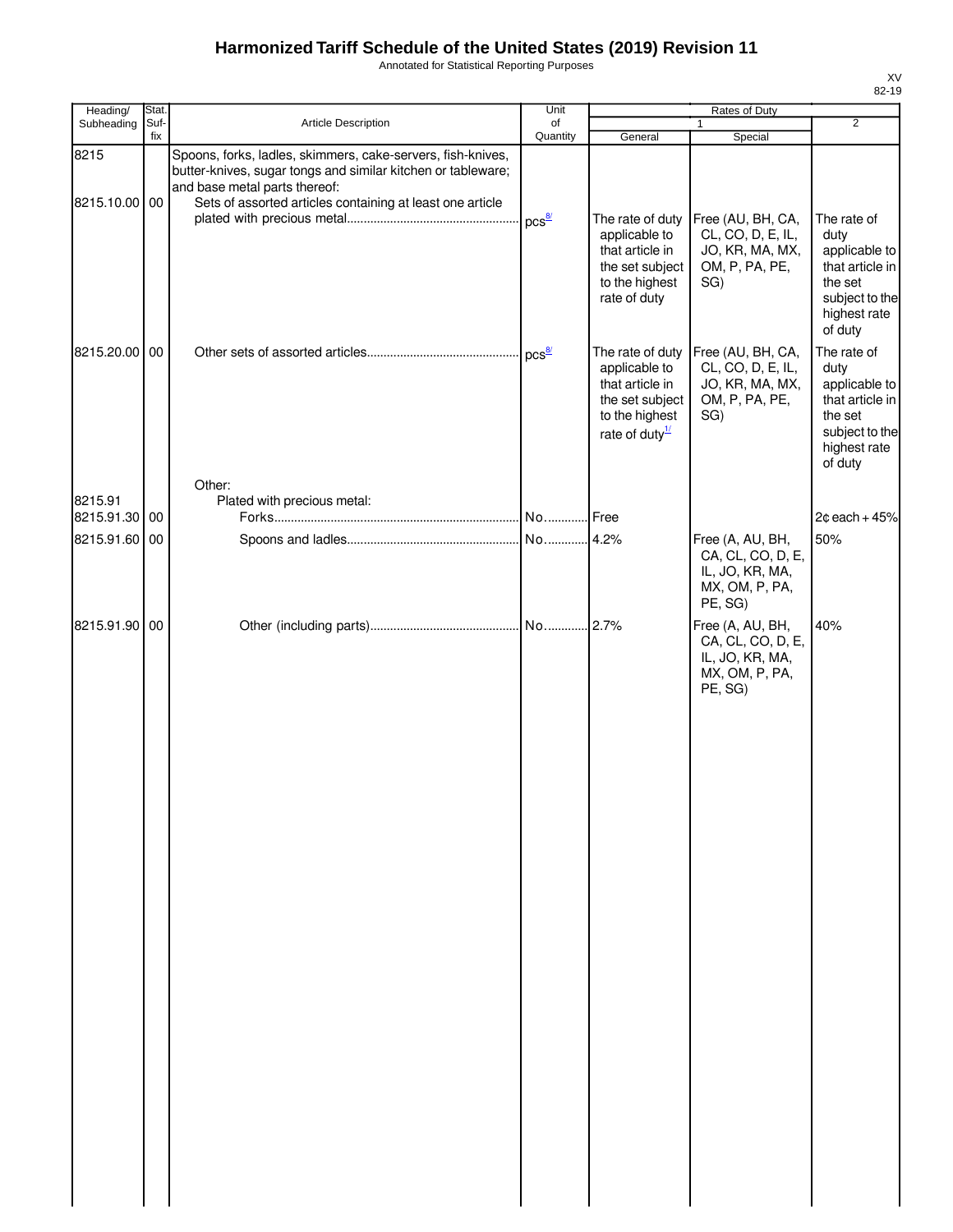Annotated for Statistical Reporting Purposes

| Heading/      | <b>Stat</b> |                                                                                                                                                                                      | Unit           |                                        | Rates of Duty                                                                                                     |                 |
|---------------|-------------|--------------------------------------------------------------------------------------------------------------------------------------------------------------------------------------|----------------|----------------------------------------|-------------------------------------------------------------------------------------------------------------------|-----------------|
| Subheading    | Suf-<br>fix | Article Description                                                                                                                                                                  | of<br>Quantity | General                                | $\mathbf{1}$<br>Special                                                                                           | 2               |
| 8215 (con.)   |             | Spoons, forks, ladles, skimmers, cake-servers, fish-knives,<br>butter-knives, sugar tongs and similar kitchen or tableware;<br>and base metal parts thereof: (con.)<br>Other: (con.) |                |                                        |                                                                                                                   |                 |
| 8215.99       |             | Other:<br>Forks:                                                                                                                                                                     |                |                                        |                                                                                                                   |                 |
|               |             | With stainless steel handles:<br>With handles containing nickel or<br>containing over 10 percent by weight of<br>manganese:                                                          |                |                                        |                                                                                                                   |                 |
| 8215.99.01    | 100         | Valued under 25¢ each, not over<br>25.9 cm in overall length                                                                                                                         |                | pcs 0.9¢ each +<br>15.8%               | Free (A+, AU, BH,<br>CA, CL, CO, D, E,<br>IL, JO, MA, MX,<br>OM, P, PA, PE,<br>SG)<br>$0.1$ ¢ each + 3.1%<br>(KR) | $2¢$ each + 45% |
| 8215.99.05 00 |             |                                                                                                                                                                                      | pcs            | $0.5¢$ each +<br>$8.5\%$ <sup>1/</sup> | Free (AU, BH, CA,<br>CL, CO, D, E, IL,<br>JO, KR, MA, MX,<br>OM, P, PA, PE,<br>SG)                                | $2¢$ each + 45% |
| 8215.99.10 00 |             | Other:                                                                                                                                                                               |                |                                        | CA, CL, CO, D, E,<br>IL, JO, MA, MX,<br>OM, P, PA, PE,<br>SG)<br>$0.1$ ¢ each + 1.2%<br>(KR)                      | $2¢$ each + 45% |
| 8215.99.15 00 |             |                                                                                                                                                                                      |                |                                        | pcs 0.4¢ each + 4.8% Free (AU, BH, CA,<br>CL, CO, D, E, IL,<br>JO, KR, MA, MX,<br>OM, P, PA, PE,<br>SG)           | $2¢$ each + 45% |
| 8215.99.20 00 |             |                                                                                                                                                                                      |                |                                        | CA, CL, CO, D, E,<br>IL, JO, KR, MA,<br>MX, OM, P, PA,<br>PE, SG)                                                 | $8¢$ each + 45% |
| 8215.99.22 00 |             | Other:                                                                                                                                                                               | No             | .Free                                  |                                                                                                                   | $8¢$ each + 45% |
| 8215.99.24 00 |             | Other:<br>Table forks (including table serving<br>forks) and barbecue forks with wooden                                                                                              |                |                                        |                                                                                                                   |                 |
|               |             |                                                                                                                                                                                      | No             |                                        | $0.3$ ¢ each + 4.5% Free (A, AU, BH,<br>CA, CL, CO, D, E,<br>IL, JO, KR, MA,<br>MX, OM, P, PA,<br>PE, SG)         | $8¢$ each + 45% |
| 8215.99.26 00 |             |                                                                                                                                                                                      | No             |                                        | $.0.2$ ¢ each + 3.1% Free (AU, BH, CA,<br>CL, CO, D, E, IL,<br>JO, KR, MA, MX,<br>OM, P, PA, PE,<br>SG)           | $8¢$ each + 45% |
|               |             |                                                                                                                                                                                      |                |                                        |                                                                                                                   |                 |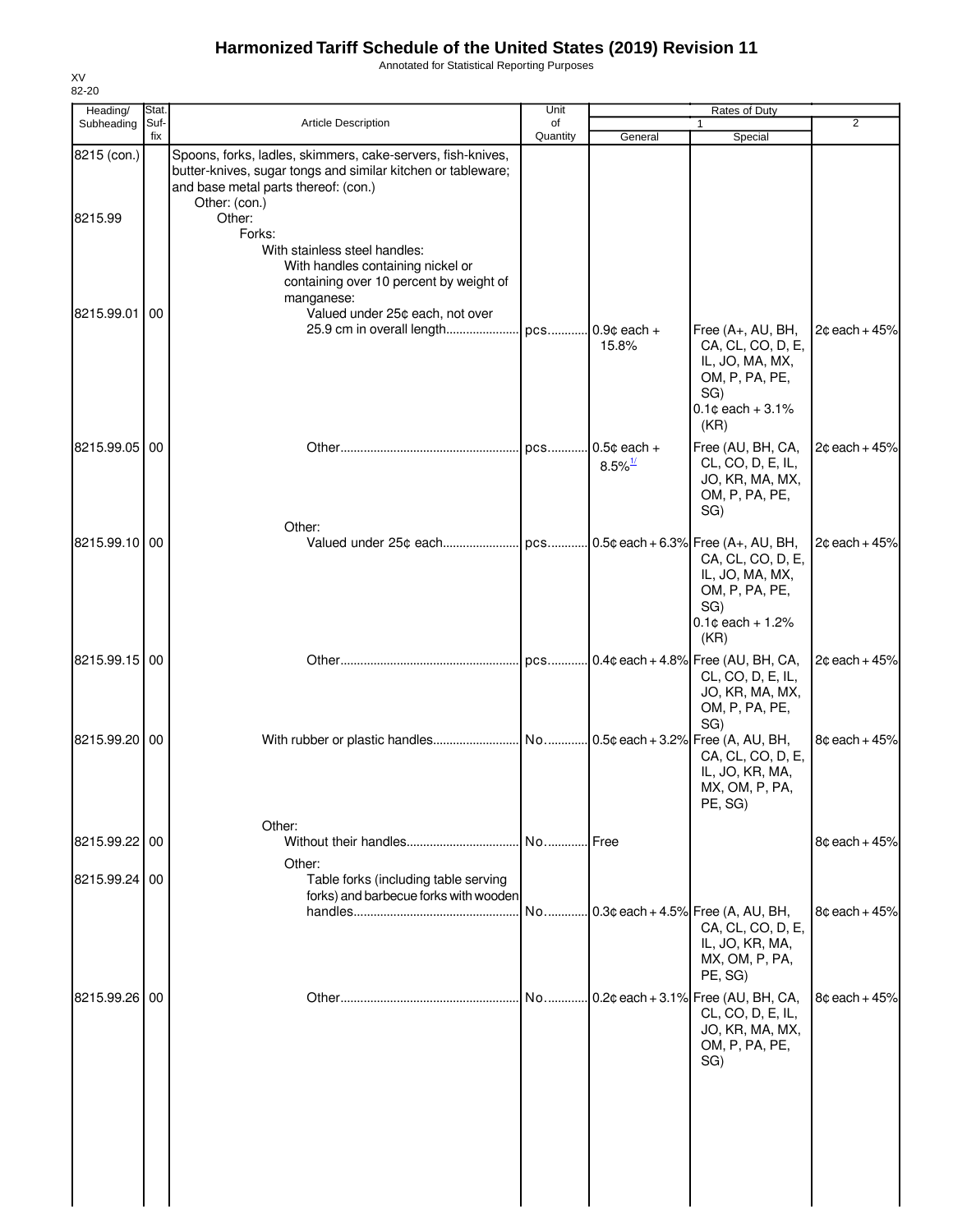Annotated for Statistical Reporting Purposes

| Heading/               | Stat.       |                                                                                                                                                                                                       | Unit           |         | Rates of Duty                                                                         |                |
|------------------------|-------------|-------------------------------------------------------------------------------------------------------------------------------------------------------------------------------------------------------|----------------|---------|---------------------------------------------------------------------------------------|----------------|
| Subheading             | Suf-<br>fix | Article Description                                                                                                                                                                                   | of<br>Quantity |         | 1<br>Special                                                                          | $\overline{2}$ |
| 8215 (con.)<br>8215.99 |             | Spoons, forks, ladles, skimmers, cake-servers, fish-knives,<br>butter-knives, sugar tongs and similar kitchen or tableware;<br>and base metal parts thereof: (con.)<br>Other: (con.)<br>Other: (con.) |                | General |                                                                                       |                |
| (con.)                 |             |                                                                                                                                                                                                       |                |         |                                                                                       |                |
| 8215.99.30 00          |             | Spoons and ladles:<br>With stainless steel handles:<br>Spoons valued under 25¢ each pcs                                                                                                               |                | 14%     | Free (A+, AU, BH,                                                                     | 40%            |
|                        |             |                                                                                                                                                                                                       |                |         | CA, CL, CO, D, E,<br>IL, JO, MA, MX,<br>OM, P, PA, PE,<br>SG)<br>2.8% (KR)            |                |
| 8215.99.35 00          |             |                                                                                                                                                                                                       | pcs            | 6.8%    | Free (AU, BH, CA,<br>CL, CO, D, E, IL,<br>JO, KR, MA, MX,<br>OM, P, PA, PE,<br>SG)    | 40%            |
| 8215.99.40             |             | With base metal (except stainless steel) or                                                                                                                                                           |                | 5%      | Free (A, AU, BH,<br>CA, CL, CO, D, E,<br>IL, JO, KR, MA,<br>MX, OM, P, PA,<br>PE, SG) | 40%            |
|                        | 30          |                                                                                                                                                                                                       |                |         |                                                                                       |                |
|                        | 60          |                                                                                                                                                                                                       |                |         |                                                                                       |                |
| 8215.99.45 00          |             |                                                                                                                                                                                                       |                | Free    |                                                                                       | 65%            |
| 8215.99.50 00          |             |                                                                                                                                                                                                       |                | 5.3%    | Free (A, AU, BH,<br>CA, CL, CO, D, E,<br>IL, JO, KR, MA,<br>MX, OM, P, PA,<br>PE, SG) | 40%            |
|                        |             |                                                                                                                                                                                                       |                |         |                                                                                       |                |
|                        |             |                                                                                                                                                                                                       |                |         |                                                                                       |                |
|                        |             |                                                                                                                                                                                                       |                |         |                                                                                       |                |
|                        |             |                                                                                                                                                                                                       |                |         |                                                                                       |                |
|                        |             |                                                                                                                                                                                                       |                |         |                                                                                       |                |
|                        |             |                                                                                                                                                                                                       |                |         |                                                                                       |                |
|                        |             |                                                                                                                                                                                                       |                |         |                                                                                       |                |